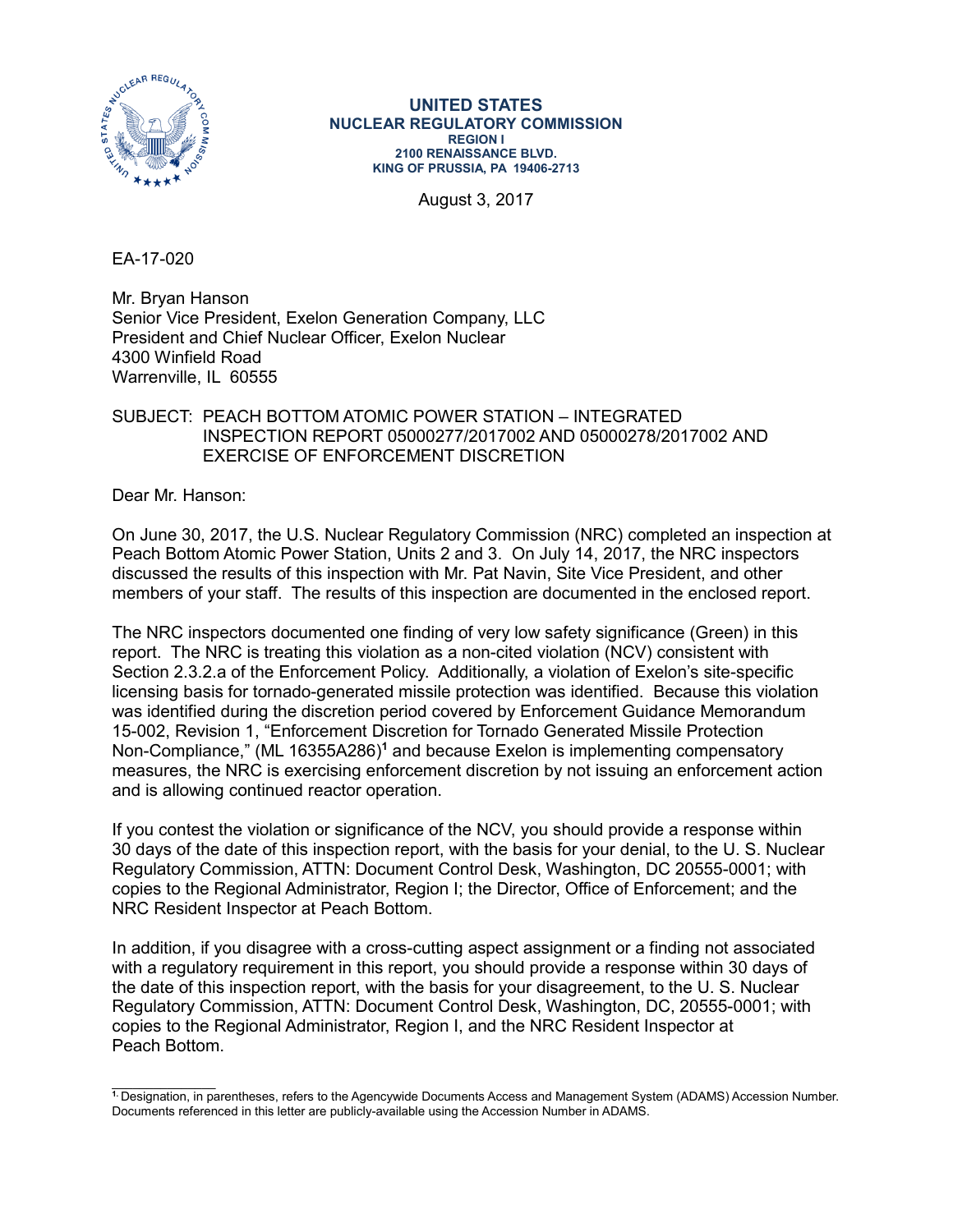B. Hanson 2

This letter, its enclosure, and your response (if any) will be made available for public inspection and copying at<http://www.nrc.gov/reading-rm/adams.html> and the NRC's Public Document Room in accordance with 10 *Code of Federal Regulations* (CFR) 2.390, "Public Inspections, Exemptions, Requests for Withholding."

Sincerely,

/RA/

Daniel L. Schroeder, Chief Reactor Projects Branch 4 Division of Reactor Projects

Docket Nos. 50-277 and 50-278 License Nos. DPR-44 and DPR-56

Enclosure: Inspection Report 05000277/2017002 and 05000278/2017002 w/Attachment: Supplementary Information

cc w/encl: Distribution via ListServ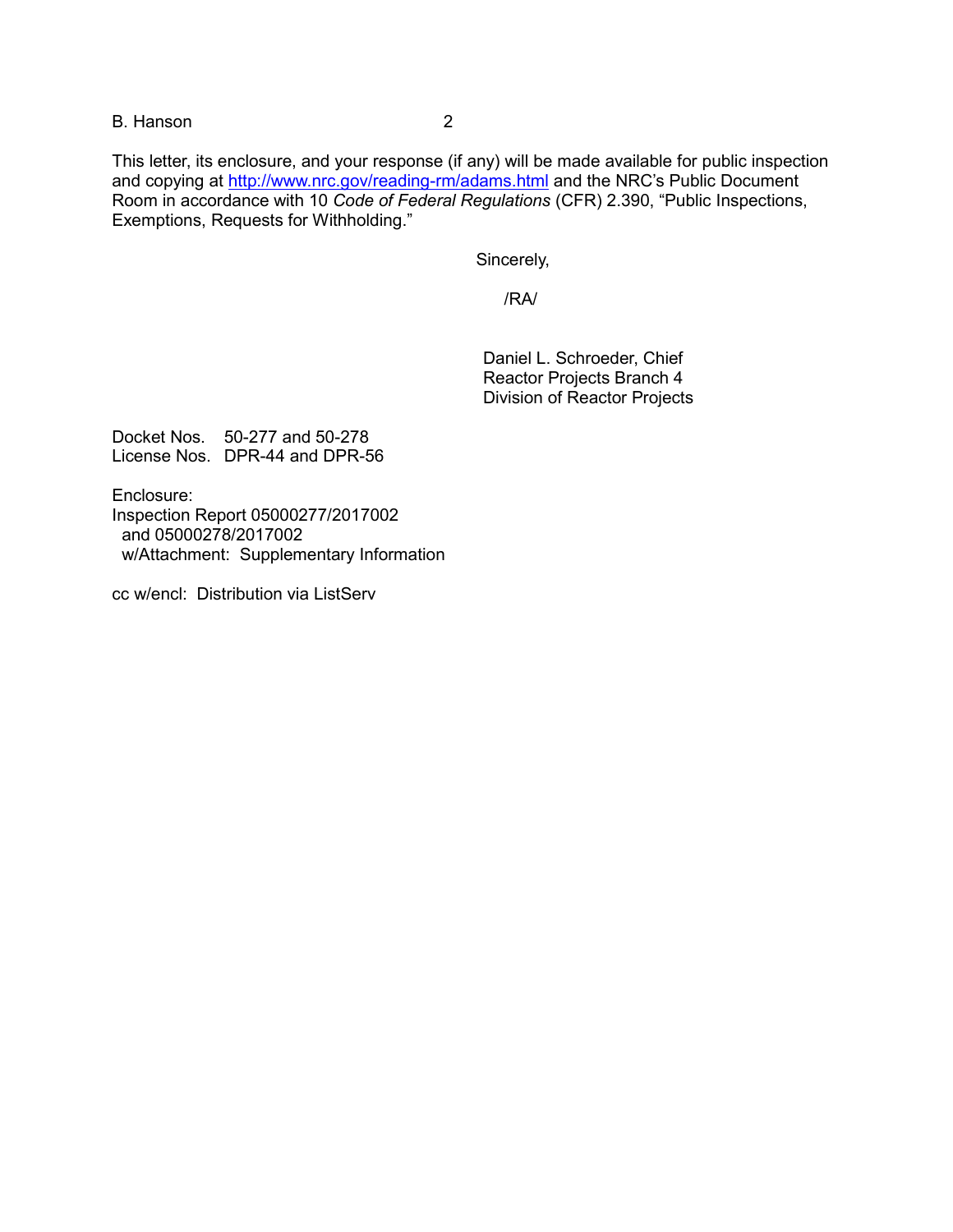SUBJECT: PEACH BOTTOM ATOMIC POWER STATION – INTEGRATED INSPECTION REPORT 05000277/2017002 AND 05000278/2017002 AND EXERCISE OF ENFORCEMENT DISCRETION DATED AUGUST 3, 2017

DISTRIBUTION w/encl: (via E-mail) DDorman, RA DLew, DRA R.Lorson, DRP DPelton, DRP JYerokun, DRS BWelling, DRS DSchroeder, DRP SBarber, DRP ATurilin, DRP JHeinly, DRP, SRI BSmith, DRP, RI SSchmitt, DRP, AA JBowen, RI, OEDO RidsNrrPMPeachBottom Resource RidsNrrDorlLpl1 Resource [ROPreports Reso](mailto:ROPreportsResource@nrc.gov)urce

Document Name: G:\DRP\BRANCH4\\_PEACH BOTTOM\Inspection Reports\PB IR 2017-002\_Final.docx\_Final ADAMS ACCESSION NO. ML17215A932

| ☑<br><b>SUNSI Review</b> |            | ☑<br>Non-Sensitive<br>Sensitive |                     | ☑<br><b>Publicly Available</b><br>Non-Publicly Available |  |
|--------------------------|------------|---------------------------------|---------------------|----------------------------------------------------------|--|
| <b>OFFICE</b>            | RI/DRP     | RI/DRP                          | R <sub>1</sub> /DRP | R <sub>1/ORA</sub>                                       |  |
| <b>NAME</b>              | JHeinly/JH | SBarber/SB                      | MMcLaughlin/MMc     | DSchroeder/DS                                            |  |
| <b>DATE</b>              | 07/21/17   | 07/28/17                        | 08/3/17             | 08/3/17                                                  |  |

OFFICIAL RECORD COPY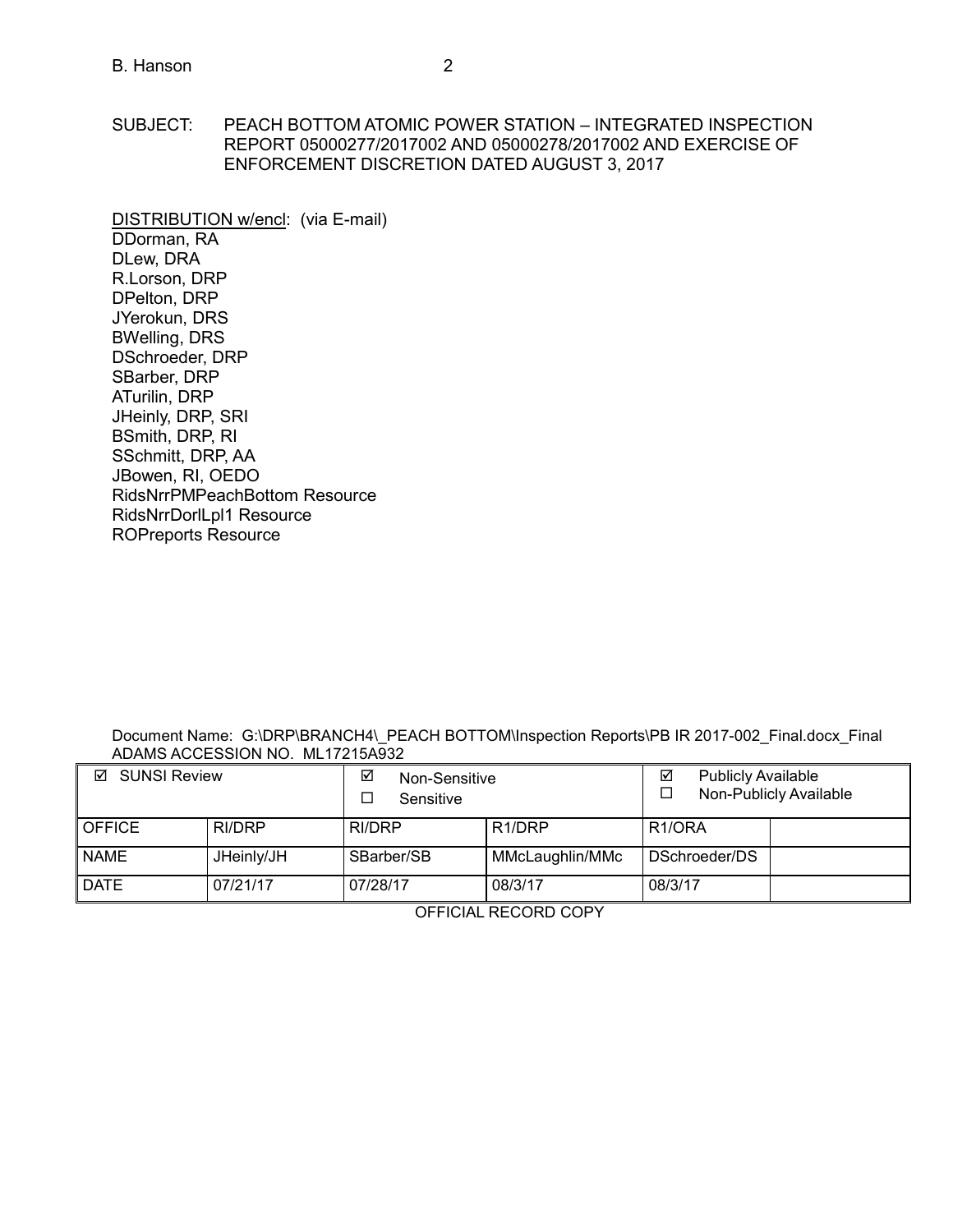## 1

# **U. S. NUCLEAR REGULATORY COMMISSION**

## **REGION I**

| Docket Nos.:  | 50-277 and 50-278                                                                                          |
|---------------|------------------------------------------------------------------------------------------------------------|
| License Nos.: | DPR-44 and DPR-56                                                                                          |
| Report No.:   | 05000277/2017002 and 05000278/2017002                                                                      |
| Licensee:     | <b>Exelon Generation Company, LLC</b>                                                                      |
| Facility:     | Peach Bottom Atomic Power Station, Units 2 and 3                                                           |
| Location:     | Delta, Pennsylvania                                                                                        |
| Dates:        | April 1, 2017 through June 30, 2017                                                                        |
| Inspectors:   | J. Heinly, Senior Resident Inspector<br>B. Smith, Resident Inspector<br>S. Barber, Senior Project Engineer |
| Approved By:  | Daniel L. Schroeder, Chief<br>Reactor Projects Branch 4<br>Division of Reactor Projects                    |

Enclosure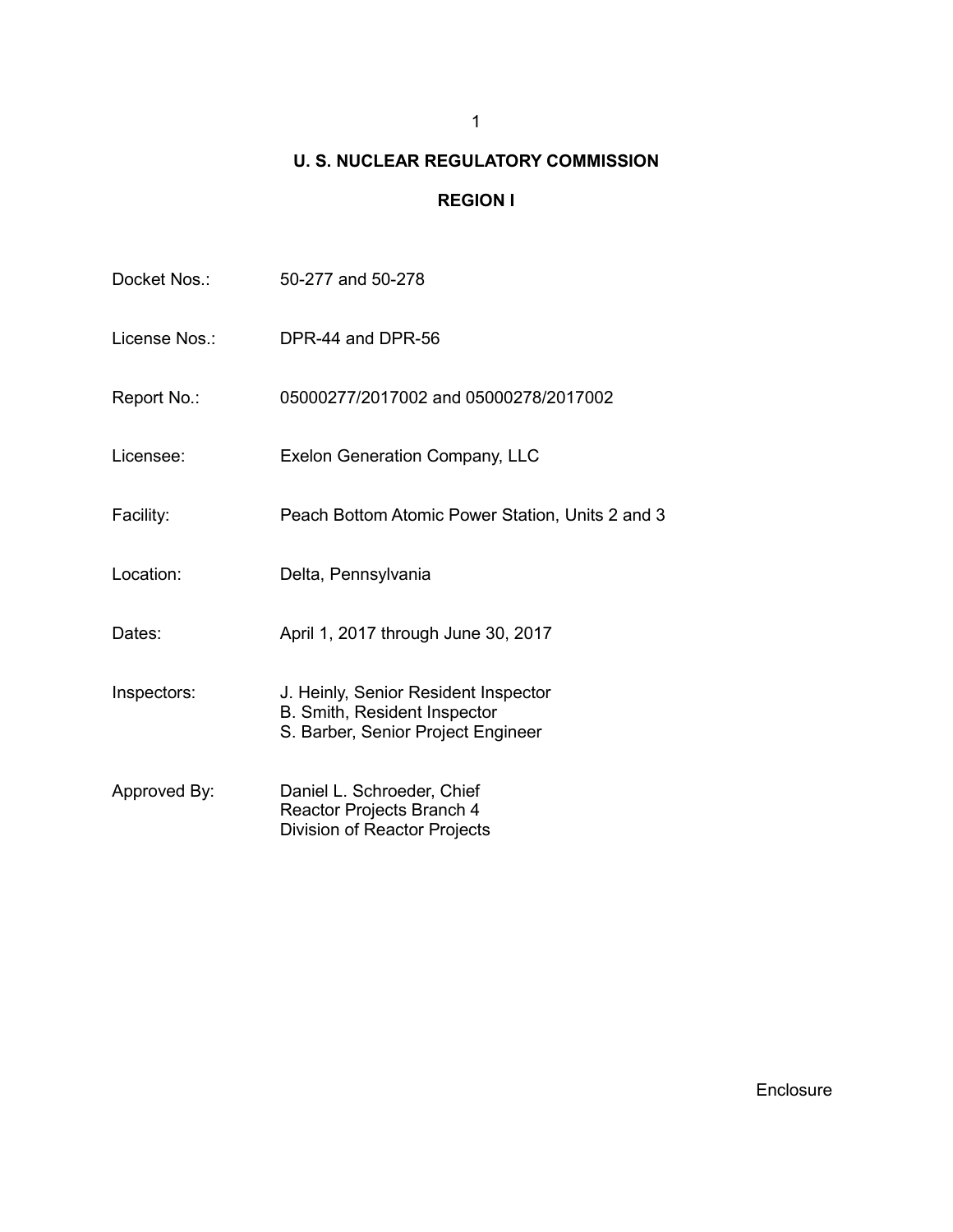## **TABLE OF CONTENTS**

| 1R01             |                                                                              |  |
|------------------|------------------------------------------------------------------------------|--|
| 1R04             |                                                                              |  |
| 1R05             |                                                                              |  |
| 1R06             |                                                                              |  |
| 1R07             |                                                                              |  |
| 1R11<br>1R12     | Licensed Operator Requalification Program and Licensed Operator Performance8 |  |
| 1R <sub>13</sub> |                                                                              |  |
| 1R <sub>15</sub> |                                                                              |  |
| 1R <sub>18</sub> |                                                                              |  |
| 1R <sub>19</sub> |                                                                              |  |
| 1R22             |                                                                              |  |
| 1EP6             |                                                                              |  |
|                  |                                                                              |  |
| 40A1             |                                                                              |  |
| 4OA2             |                                                                              |  |
| 4OA3             |                                                                              |  |
| 4OA6             |                                                                              |  |
|                  |                                                                              |  |
|                  |                                                                              |  |
|                  |                                                                              |  |
|                  |                                                                              |  |
|                  |                                                                              |  |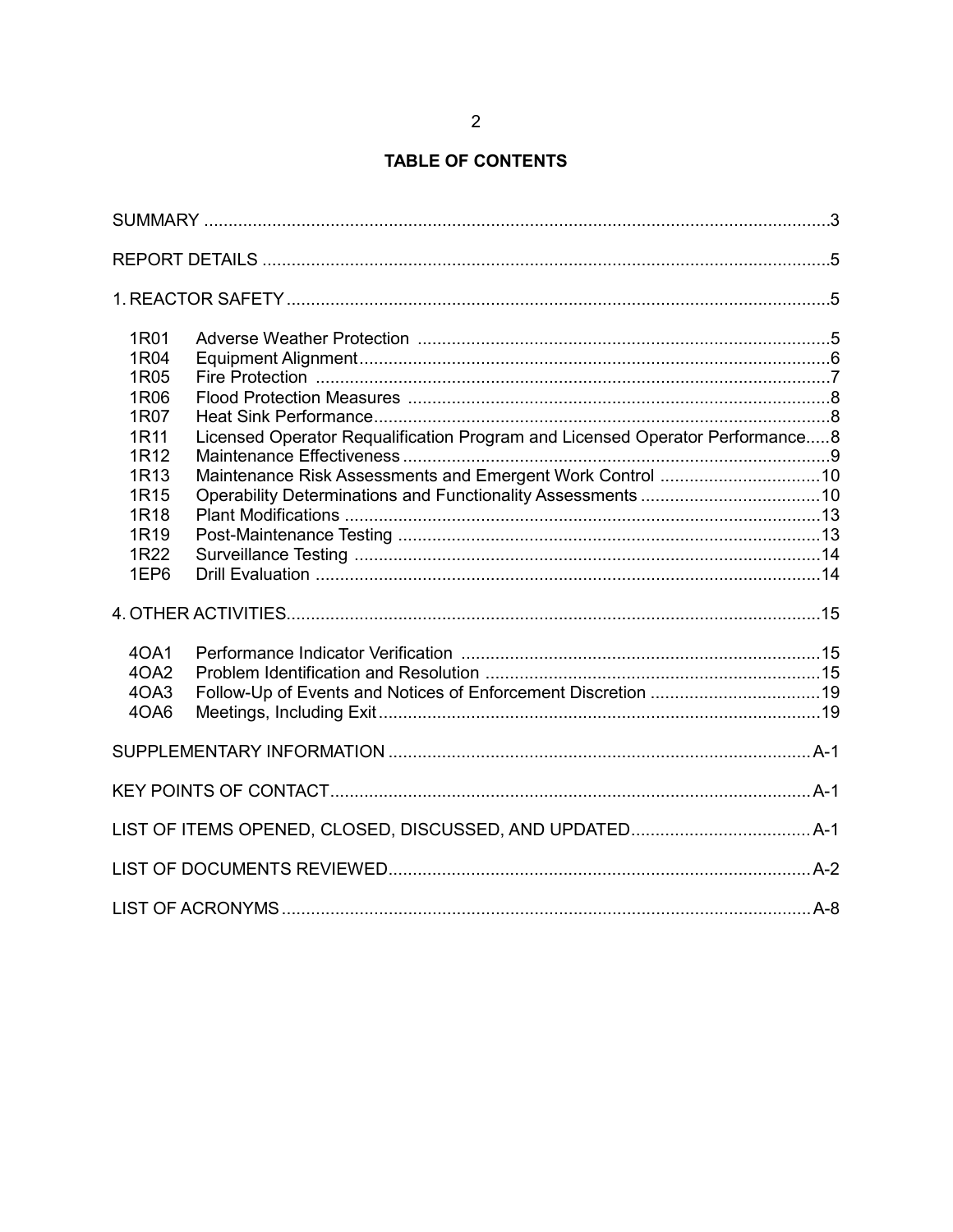#### **SUMMARY**

<span id="page-5-0"></span>Inspection Report 05000277/2017002 and 05000278/2017002; 04/01/2017 – 06/30/2017; Peach Bottom Atomic Power Station, Units 2 and 3; Operability Determinations.

This report covered a three-month period of inspection by resident inspectors and an announced baseline inspection performed by a regional inspector. The inspectors identified one finding, which was of very low safety significance (Green). The significance of most findings is indicated by their color (i.e., greater than Green, or Green, White, Yellow, Red) and determined using Inspection Manual Chapter (IMC) 0609, "Significance Determination Process (SDP)," dated April 29, 2015. Cross-cutting aspects are determined using IMC 0310, "Aspects Within Cross-Cutting Areas," dated December 4, 2014. All violations of the Nuclear Regulatory Commission (NRC) requirements are dispositioned in accordance with the NRC's Enforcement Policy, dated August 1, 2016. The NRC's program for overseeing the safe operation of commercial nuclear power reactors is described in NUREG-1649, "Reactor Oversight Process," Revision 6.

#### **Cornerstone: Mitigating Systems**

• Green. A self-revealing non-cited violation (NCV) of 10 *Code of Federal Regulation* (CFR) Part 50, Appendix B, Criterion XVI, Corrective Actions, of very low safety significance (Green) was identified for Exelon not correcting a condition adverse to quality concerning reverse control relay (RCR) contacts for valves associated with the reactor core isolation cooling (RCIC) system. Specifically, Exelon specified a corrective action (CA) from an October 18, 2013, Unit 3 RCIC equipment apparent cause evaluation (EACE) to replace RCR contacts after 12 years of service, however, the CA was not correctly implemented. As a result, on January 12, 2017, an RCR contact associated with the Unit 3 RCIC suppression pool suction valve remained in service for 15 years, exhibited a high resistance failure during a surveillance which resulted in Unit 3 RCIC being inoperable. Following the failure, Exelon initiated issue reports (IRs) 03962563 and 03977949, implemented corrective actions to replace the RCR contact, restored Unit 3 RCIC operability, and risk-informed their corrective maintenance schedule for replacing all RCR contacts that currently exceeded the recommended 12-year service life.

Exelon's failure to recognize and correct a condition adverse to quality associated with certain RCR contacts in their Unit 3 RCIC system that had exceeded their 12-year service life, was a performance deficiency (PD) that was within their ability to foresee and correct and should have been prevented. The finding was more than minor because it was associated with the equipment performance attribute of the Mitigating Systems cornerstone and affected the cornerstone's objective to ensure the reliability of systems to respond to initiating events to prevent undesirable consequences (i.e., core damage). Specifically, not recognizing that existing RCR contacts were installed in safety-related equipment beyond their 12-year service life, resulted in the failure of the Unit 3 RCIC suppression pool suction valve. The inspectors evaluated the finding in accordance with Exhibit 2 of IMC 0609, Appendix A, "SDP for Findings At-Power," and determined the finding was of very low safety significance (Green) because it did not represent a loss of system function or represent an actual loss of function of at least a single train for longer than its technical specification (TS) allowed outage time of 14 days.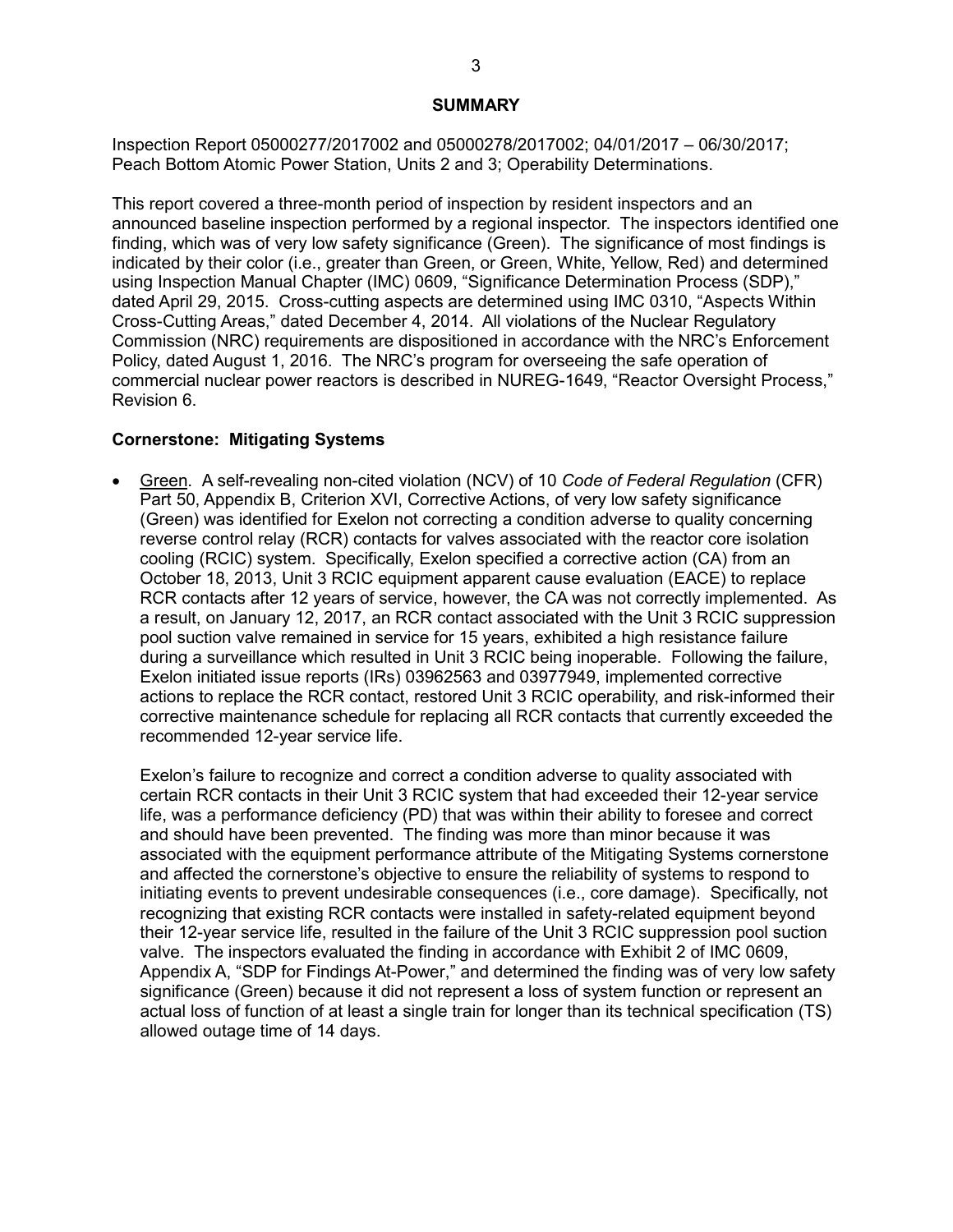The inspectors determined that the finding has a cross-cutting aspect in Human Performance, Procedure Adherence, because Exelon did not validate that the correct revision of procedure WC-AA-120, Attachment 2, "Preventive Maintenance (PM) Change Review Form," was used when creating a new PM to replace RCR contacts. [H.8] (Section 1R15).

## **Other Findings**

None.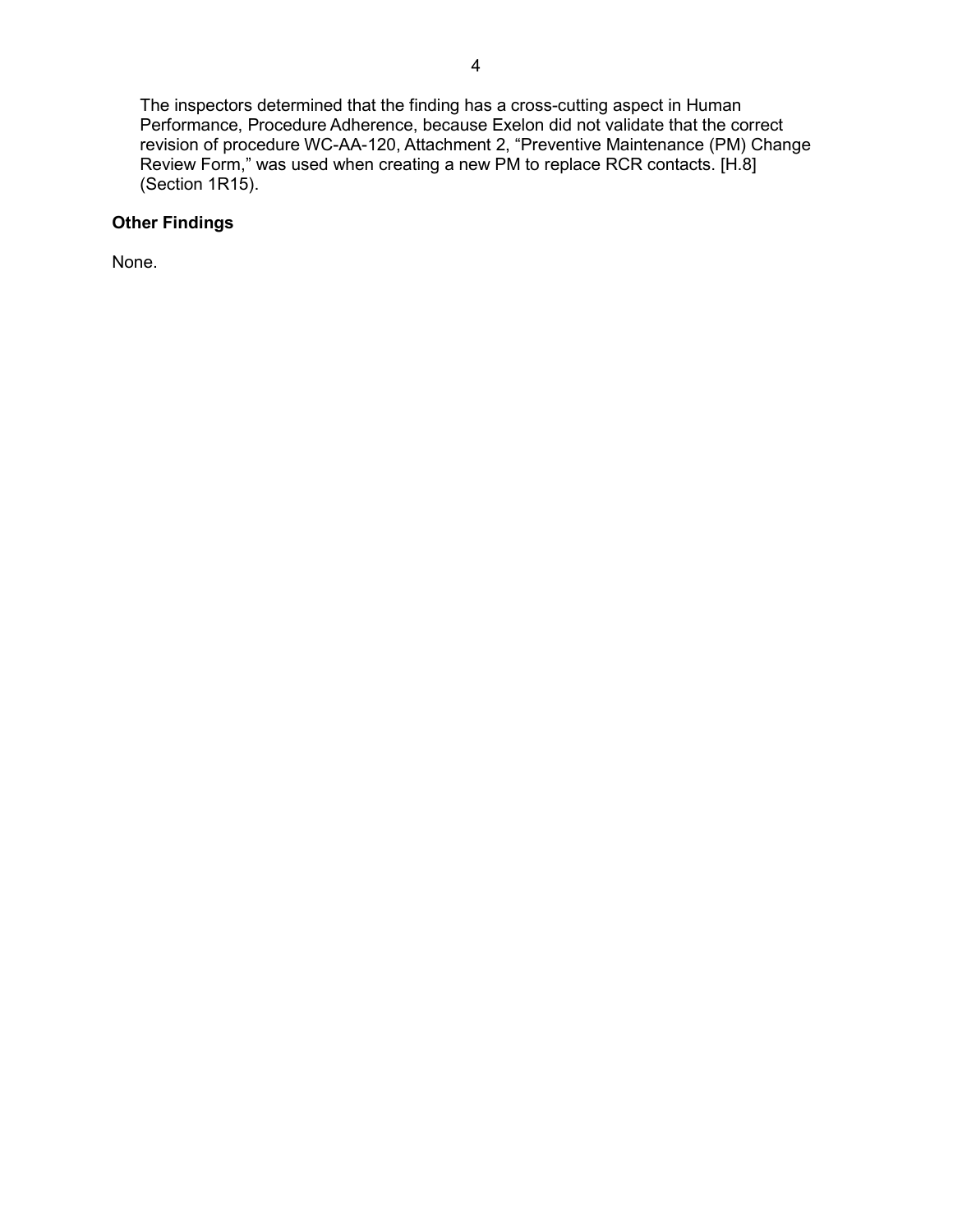#### **REPORT DETAILS**

#### <span id="page-7-0"></span>Summary of Plant Status

Unit 2 began the inspection period at 100 percent rated thermal power (RTP). On April 12, operators performed a downpower to 82 percent RTP to remove and perform maintenance on the '2B' reactor feedpump. The unit was returned to 100 percent RTP on April 13. On May 12, operators performed a planned downpower to 52 percent RTP for routine maintenance and surveillance testing. The unit was returned to full power on May 13 and remained at 100 percent RTP except for brief periods to support planned testing and control rod pattern adjustments.

Unit 3 began the inspection period at 100 percent RTP. On May 20, 2017, Unit 3 reduced power to 31 percent RTP and entered single loop operations for planned maintenance on the '3A' adjustable speed drive (ASD). Upon restart of the ASD, the '3A' ASD unit unexpectedly tripped. Troubleshooting identified a number of faulty power cells which were subsequently replaced. The unit returned to full power on May 27, 2017, and remained at 100 percent RTP until the end of the inspection period, except for brief periods to support planned testing and control rod pattern adjustments.

## <span id="page-7-1"></span>**1. REACTOR SAFETY**

## **Cornerstones: Initiating Events, Mitigating Systems, and Barrier Integrity**

- <span id="page-7-2"></span>1R01 Adverse Weather Protection (71111.01 – 2 samples)
- .1 Summer Readiness of Offsite and Alternate Alternating Current (AC) Power Systems
	- a. Inspection Scope

During the week of May 15, 2017, the inspectors performed a review of plant features and procedures for the operation and continued availability of the offsite and alternate AC power system to evaluate readiness of the systems prior to seasonal high grid loading. The inspectors reviewed Exelon's procedures affecting these areas and the communications protocols between Exelon Generation and the transmission operator. This review focused on changes to the established program and material condition of the offsite and alternate AC power equipment. The inspectors assessed whether Exelon established and implemented appropriate procedures and protocols to monitor and maintain availability and reliability of both the offsite AC power system and the onsite alternate AC power system. The inspectors evaluated the material condition of the associated equipment by interviewing the responsible system engineer, reviewing IRs and open work orders (WOs), and walking down portions of the offsite and AC power systems. Documents reviewed for each section of this inspection report are listed in the Attachment.

b. Findings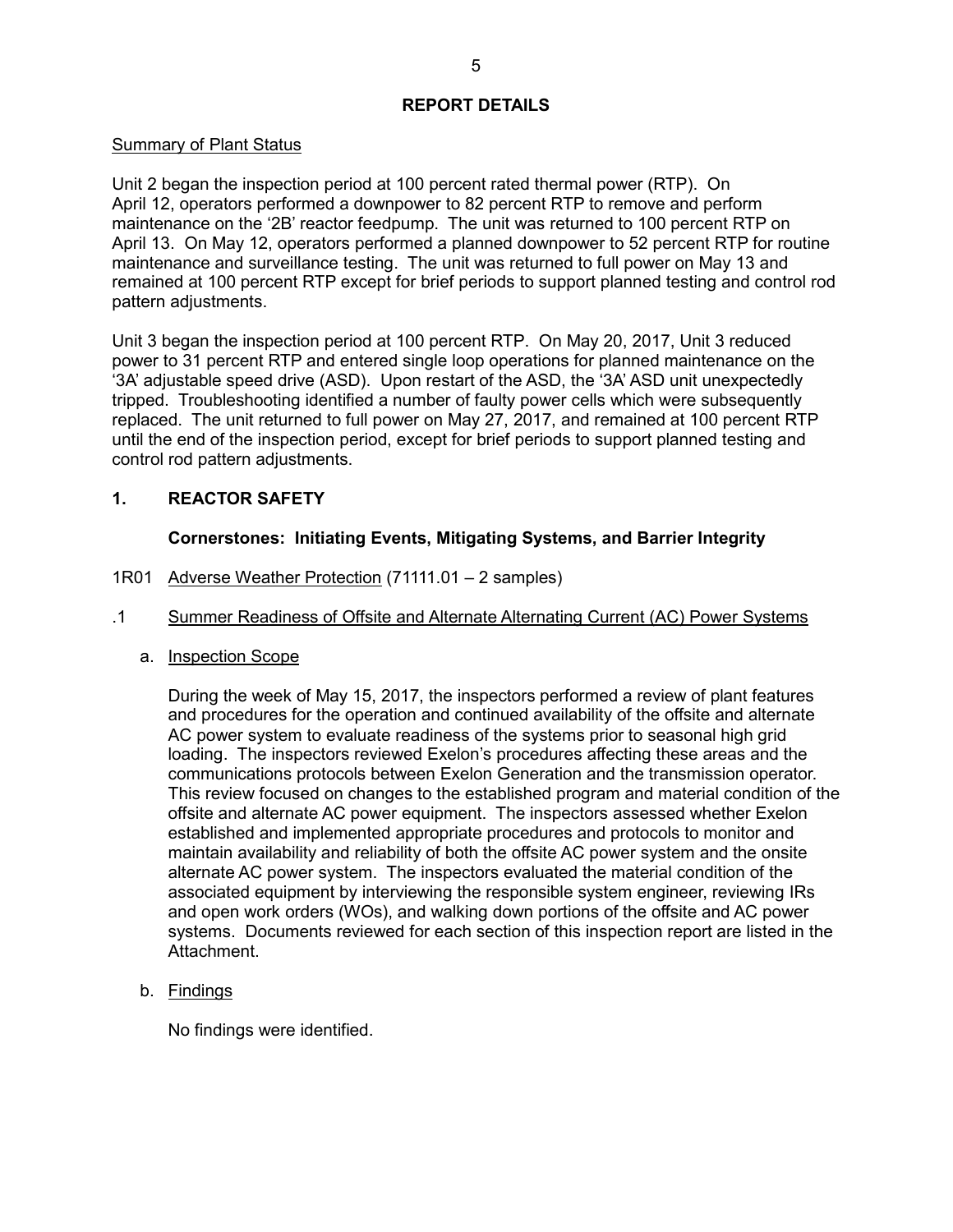#### .2 External Flooding

#### a. Inspection Scope

On April 24 – 25, 2017, the inspectors performed an inspection of the external flood protection measures for PB. The inspectors reviewed TS, procedures, design documents, and Updated Final Safety Analysis Report (UFSAR) Chapter 2.3.4.5 and Appendix C.2.5.4, which depict the design flood levels and protection areas containing safety-related equipment. The inspectors conducted a walkdown of the emergency diesel generator (EDG) building. The inspectors also reviewed operating procedures for mitigating external flooding during severe weather to determine if Exelon planned or established adequate measures to protect against external flooding events.

b. Findings

No findings were identified.

## <span id="page-8-0"></span>1R04 Equipment Alignment

- .1 Partial System Walkdowns (71111.04Q *–* 3 samples)
	- a. Inspection Scope

The inspectors performed partial walkdowns of the following systems:

- Unit 2 and Unit 3 E-1, E-2, and E-3 EDGs with E-4 EDG out-of-service (OOS) on May 4, 2017
- Unit 3 'B' core spray (CS) loop with 'A' CS loop OOS on June 6, 2017
- Unit 3 'A' residual heat removal (RHR) loop with 'B' CS loop OOS on June 12, 2017

The inspectors selected these systems based on their risk-significance relative to the Reactor Safety cornerstones at the time they were inspected. The inspectors reviewed applicable operating procedures, system diagrams, the UFSAR, TSs, WOs, IRs, and the impact of ongoing work activities on redundant trains of equipment in order to identify conditions that could have impacted the system's performance of its intended safety functions. The inspectors also performed field walkdowns of accessible portions of the systems to verify system components and support equipment were aligned correctly and were operable. The inspectors examined the material condition of the components and observed operating parameters of equipment to verify that there were no deficiencies. The inspectors also reviewed whether Exelon staff had properly identified equipment issues and entered them into the CAP for resolution with the appropriate significance characterization.

b. Findings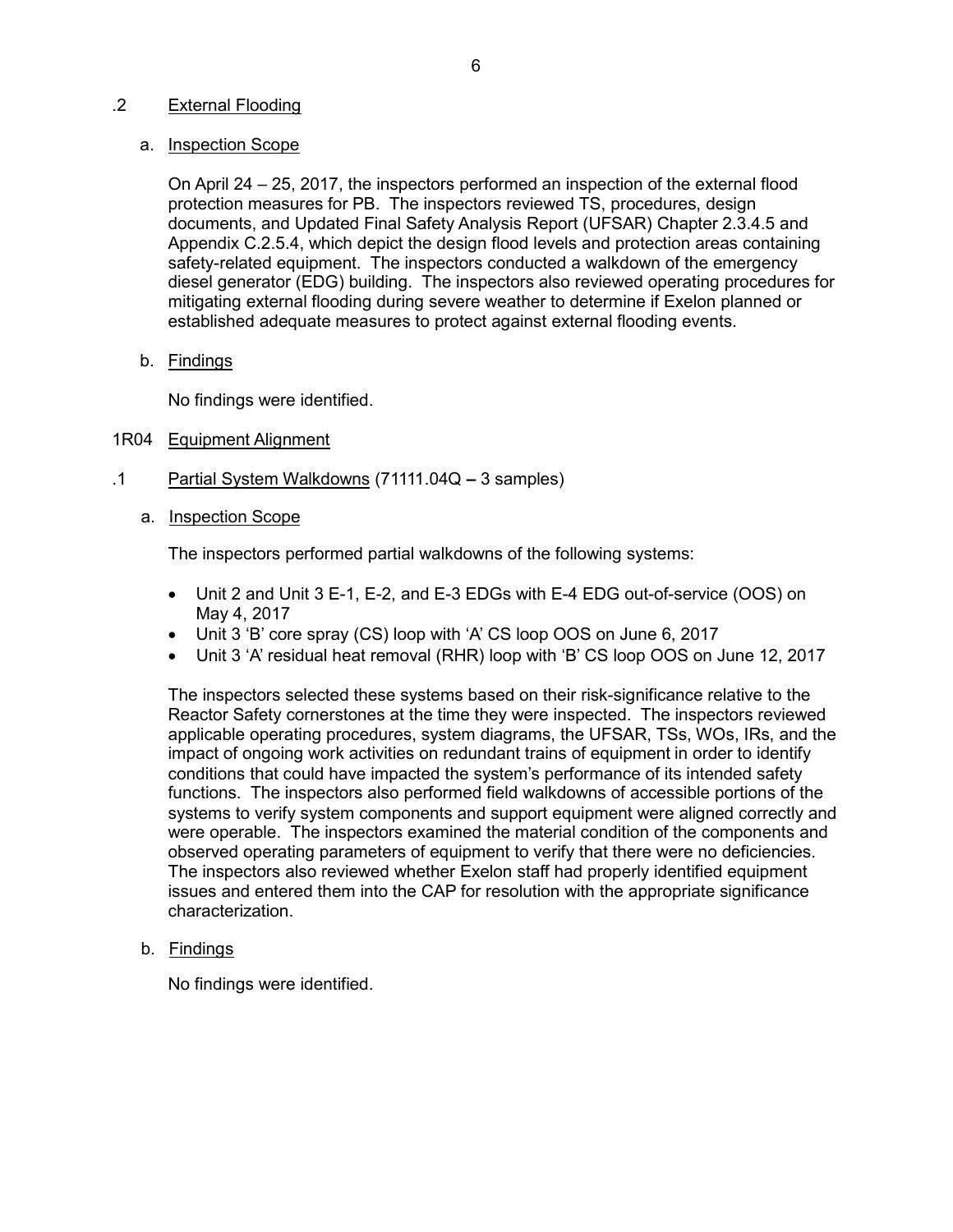## .2 Full System Walkdown (71111.04S – 1 sample)

### a. Inspection Scope

During the week of June 26, 2017, the inspectors performed a complete system walkdown of accessible portions of the Unit 2 RCIC system to verify the existing equipment lineup was correct. The inspectors reviewed operating procedures, surveillance tests (STs), drawings, equipment line-up check-off lists, and the UFSAR to verify the system was aligned to perform its required safety functions. The inspectors also reviewed electrical power availability, component lubrication and equipment cooling, hanger and support functionality, and operability of support systems. The inspectors performed field walkdowns of accessible portions of the system to verify as-built system configuration matched plant documentation, and that system components and support equipment remained operable. The inspectors confirmed that systems and components were aligned correctly, free from interference from temporary services or isolation boundaries, environmentally qualified, and protected from external threats. The inspectors also examined the material condition of the components for degradation and observed operating parameters of equipment to verify that there were no deficiencies. Additionally, the inspectors reviewed a sample of related IRs and WOs to ensure Exelon appropriately evaluated and resolved any deficiencies.

b. Findings

No findings were identified.

<span id="page-9-0"></span>1R05 Fire Protection (71111.05Q – 5 samples)

Resident Inspector Quarterly Walkdowns

a. Inspection Scope

The inspectors conducted tours of the areas listed below to assess the material condition and operational status of fire protection features. The inspectors verified that Exelon controlled combustible materials and ignition sources in accordance with administrative procedures. The inspectors verified that fire protection and suppression equipment was available for use as specified in the area pre-fire plan, and passive fire barriers were maintained in good material condition. The inspectors also verified that station personnel implemented compensatory measures for OOS, degraded or inoperable fire protection equipment, as applicable, in accordance with procedures.

- Unit 2 and Unit 3 EDG rooms (PF-132) on April 13, 2017
- Unit 3 emergency battery switchgear rooms (PF-117) on April 25, 2017
- Unit 2 high-pressure coolant injection (HPCI) room (PF-59) on June 16, 2017
- Unit 3 'A' and 'C' CS rooms (PF-13D) on June 30, 2017
- Unit 3 RCIC room (PF-63) on June 30, 2017

## b. Findings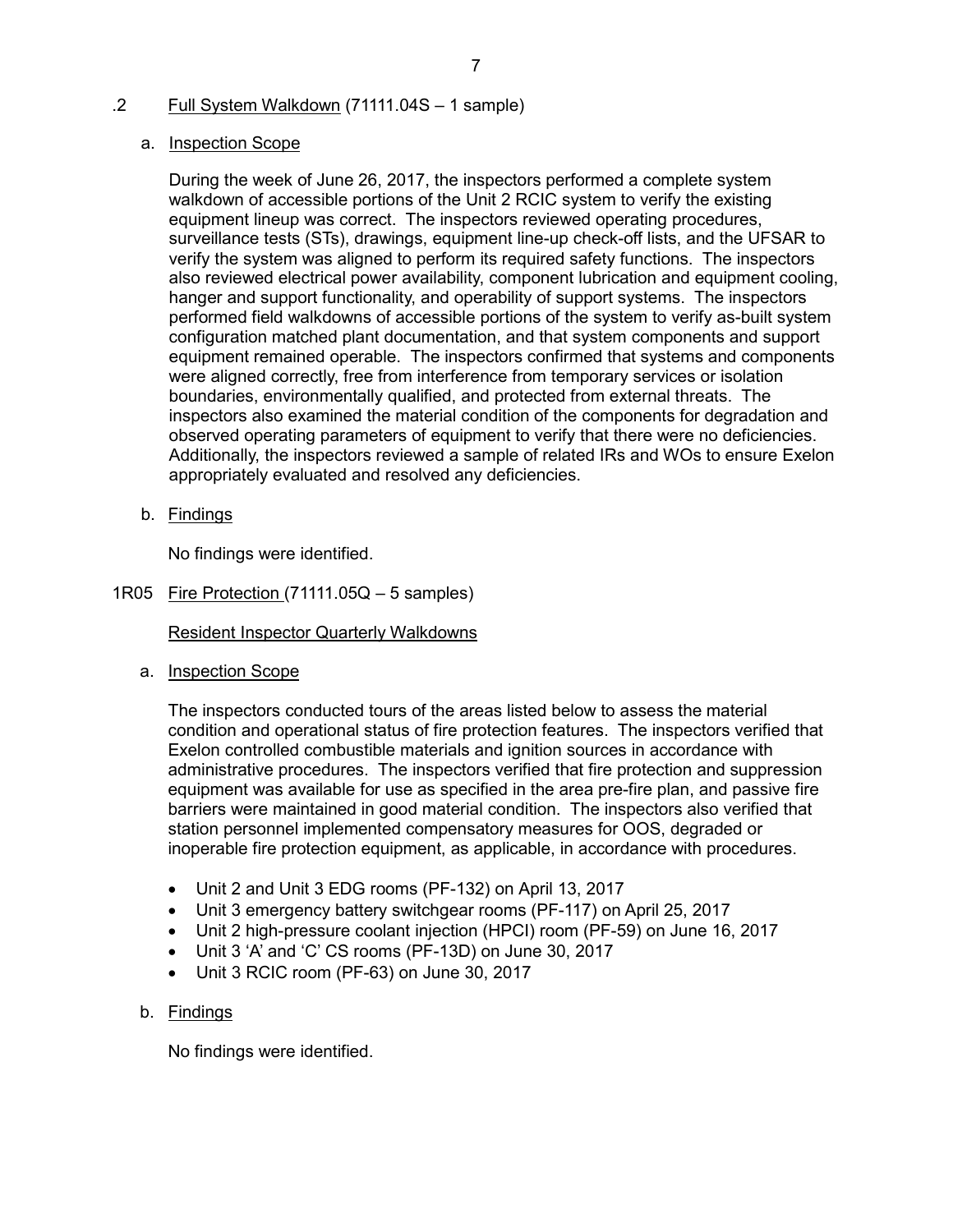## <span id="page-10-0"></span>1R06 Flood Protection Measures (71111.06 – 1 sample)

**Internal Flooding Review** 

#### a. Inspection Scope

The inspectors reviewed the UFSAR, the site flooding analysis, and plant procedures to identify internal flooding susceptibilities for the site. The inspectors review focused on the Unit 2 HPCI room during the week of June 12, 2017. The inspectors verified the adequacy of equipment seals located below the flood line, floor and water penetration seals, watertight door seals, common drain lines and sumps, sump pumps, level alarms, control circuits, and temporary or removable flood barriers. It assessed the adequacy of operator actions that Exelon had identified as necessary to cope with flooding in this area and also reviewed the CAP to determine if Exelon was identifying and correcting problems associated with both flood mitigation features and site procedures for responding to flooding.

b. Findings

No findings were identified.

- <span id="page-10-1"></span>1R07 Heat Sink Performance (71111.07A – 1 sample)
	- a. Inspection Scope

The inspectors reviewed the E-4 EDG heat exchanger (HX) readiness and availability to perform its safety functions on May 4, 2017. The inspectors reviewed the design basis for the component and verified PB's commitments to NRC Generic Letter 89-13, "Service Water System Requirements Affecting Safety-Related Equipment." The inspectors observed actual performance tests for the HXs and reviewed the results of previous inspections of the E-4 HX on May 4, 2017. The inspectors discussed the results of the most recent inspection with engineering staff and reviewed pictures of the as-found and as-left conditions. The inspectors verified that PB initiated appropriate corrective actions for identified deficiencies. The inspectors also verified that the number of tubes plugged within the HX did not exceed the maximum amount allowed.

b. Findings

No findings were identified.

- <span id="page-10-2"></span>1R11 Licensed Operator Requalification Program and Licensed Operator Performance (71111.11 – 2 samples)
- .1 Quarterly Review of Licensed Operator Requalification Testing and Training (1 sample)
	- a. Inspection Scope

The inspectors observed an emergency preparedness drill on April 17, 2017, which involved a simulated anticipated transient without scram complicated by equipment malfunctions which eventually led to an offsite release. The inspectors evaluated operator performance in the control room simulator during the drill and verified completion of risk significant operator actions, including the use of abnormal and emergency operating procedures.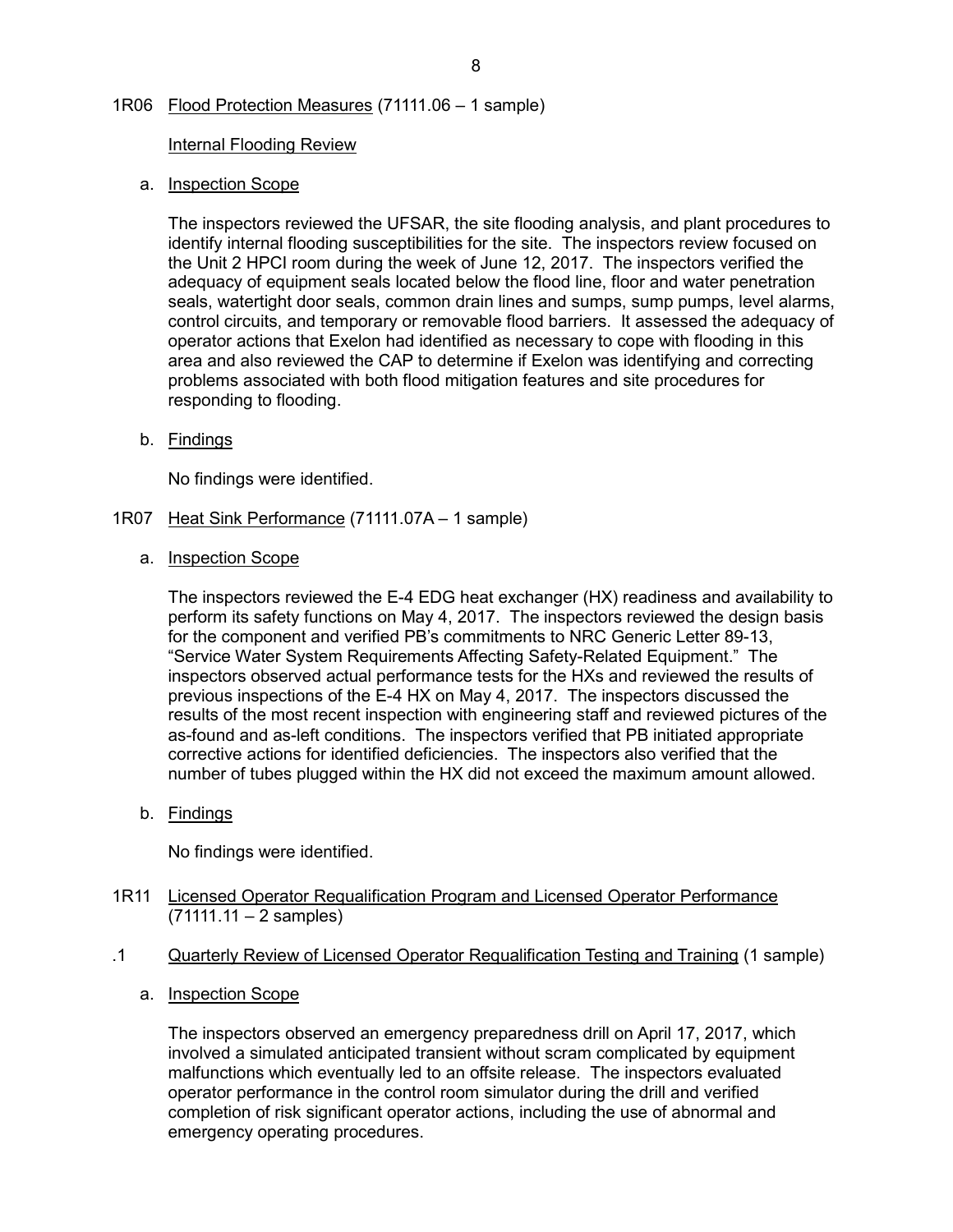The inspectors assessed the clarity and effectiveness of communications, implementation of actions in response to alarms and degrading plant conditions, and the oversight and direction provided by the control room supervisor. The inspectors verified the accuracy and timeliness of the emergency classifications made by the shift manager and the TS action statements entered by the shift technical advisor. Additionally, the inspectors assessed the ability of the crew and training staff to identify and document crew performance problems.

b. Findings

No findings were identified.

#### .2 Quarterly Review of Licensed Operator Performance in the Main Control Room (1 sample)

a. Inspection Scope

The inspectors observed and reviewed the licensed operator performance from the main control room during the activities listed below. The inspectors observed use of and compliance with procedures, crew communications, interpretation, diagnosis, and understanding of plant alarms, use of human error prevention techniques, documentation of activities, and management oversight of the evolution to verify that the crew was following procedures and plant expectations for conduct of operations.

- Unit 2 downpower to inspect the '2B' reactor feed pump linkage on April 12, 2017
- Unit 2 downpower for summer readiness waterbox cleaning on May 12, 2017
- Unit 3 downpower for summer readiness waterbox cleaning on May 19, 2017

The inspectors observed control room briefings and power changes. Additionally, the inspectors observed power changes to verify that procedure use, crew communications, and coordination of activities between work groups similarly met established expectations and standards.

b. Findings

No findings were identified.

#### <span id="page-11-0"></span>1R12 Maintenance Effectiveness (71111.12Q – 2 samples)

a. Inspection Scope

The inspectors reviewed the samples listed below to assess the effectiveness of maintenance activities on structures, systems, and components (SSCs) performance and reliability. The inspectors reviewed system health reports, corrective action program (CAP) documents, maintenance WOs, and maintenance rule (MR) basis documents to ensure that Exelon was identifying and properly evaluating performance problems within the scope of the MR. For each sample selected, the inspectors verified that the SSC was properly scoped into the MR in accordance with 10 CFR 50.65 and verified that the (a)(2) performance criteria established by the Exelon staff was reasonable. As applicable, for SSCs classified as (a)(1), the inspectors assessed the adequacy of goals and corrective actions to return these SSCs to (a)(2) status.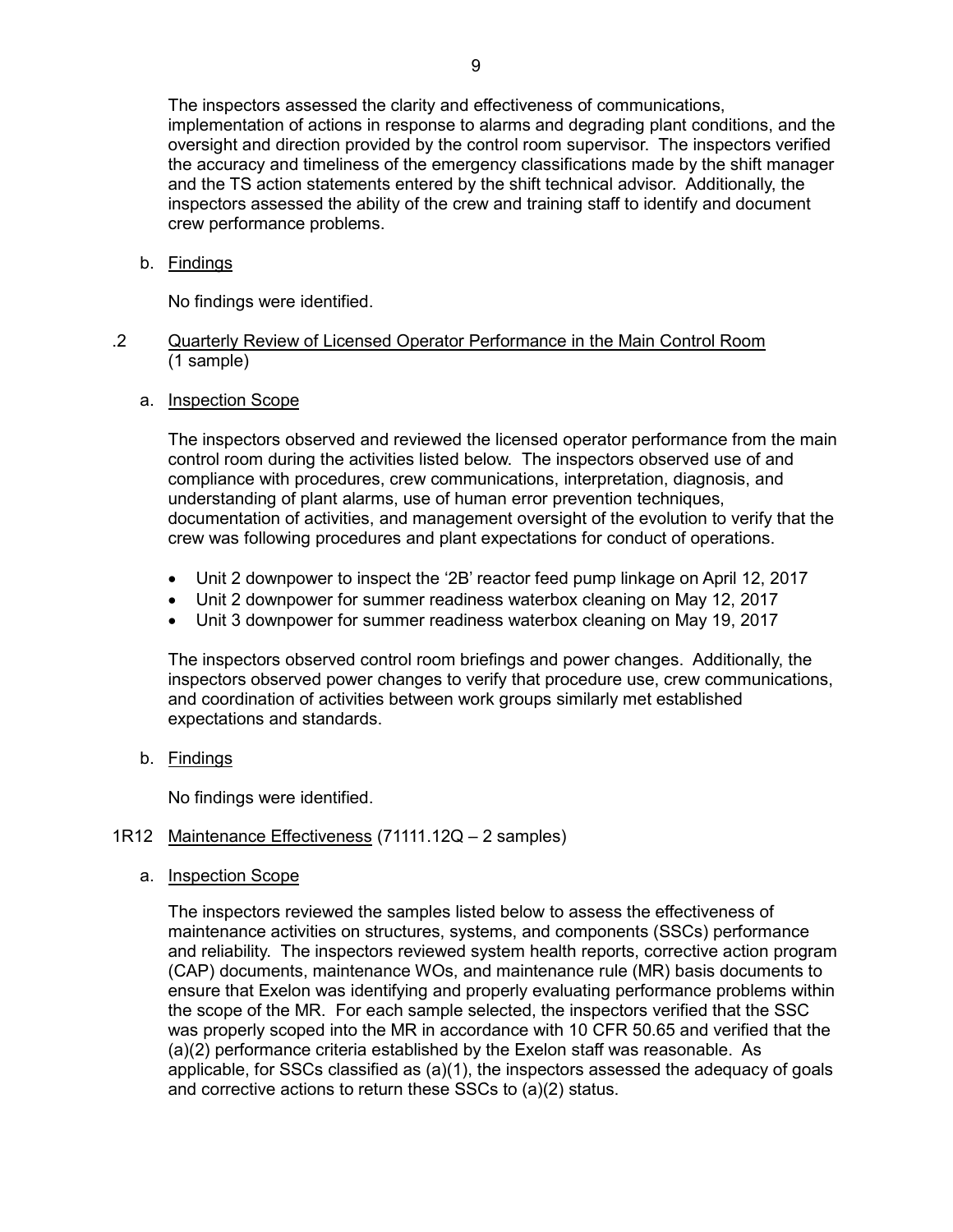Additionally, the inspectors ensured that Exelon staff was identifying and addressing common cause failures that occurred within and across MR system boundaries.

- Unit 3 torus level monitoring system on May 1, 2017
- Unit 2 and Unit 3 pump house structural monitoring inspection on June 26, 2017

### b. Findings

No findings were identified.

#### <span id="page-12-0"></span>1R13 Maintenance Risk Assessments and Emergent Work Control (71111.13 *–* 4 samples)

#### a. Inspection Scope

The inspectors reviewed station evaluation and management of plant risk for the maintenance and emergent work activities listed below to verify that Exelon performed the appropriate risk assessments prior to removing equipment for work. The inspectors selected these activities based on potential risk significance relative to the Reactor Safety cornerstones. As applicable for each activity, the inspectors verified that Exelon personnel performed risk assessments as required by 10 CFR 50.65(a)(4) and that the assessments were accurate and complete. When Exelon performed emergent work, the inspectors verified that operations personnel promptly assessed and managed plant risk.

The inspectors reviewed the scope of maintenance work and discussed the results of the assessment with the station's probabilistic risk analyst to verify plant conditions were consistent with the risk assessment. The inspectors also reviewed the TS requirements and inspected portions of redundant safety systems, when applicable, to verify risk analysis assumptions were valid and applicable requirements were met.

- Unit 2 and Unit 3 E-3 EDG planned overhaul on April 5, 2017
- Unit 2 and Unit 3 2 startup (SU) offsite power source planned outage on May 16, 2017
- Unit 2 and Unit 3 'A' control room emergency ventilation planned outage on May 31, 2017
- Unit 2 RCIC planned outage on June 26, 2017
- b. Findings

No findings were identified.

#### <span id="page-12-1"></span>1R15 Operability Determinations and Functionality Assessments (71111.15 – 6 samples)

#### a. Inspection Scope

The inspectors reviewed operability determinations (ODs) for the following degraded or non-conforming conditions based on the risk significance of the associated components and systems:

- Unit 2 'K' safety relief valve bellows' leak alarm on April 6, 2017
- Unit 3 torus level recorder degraded on April 13, 2017
- Unit 3 E-233 breaker mechanism degraded on May 15, 2017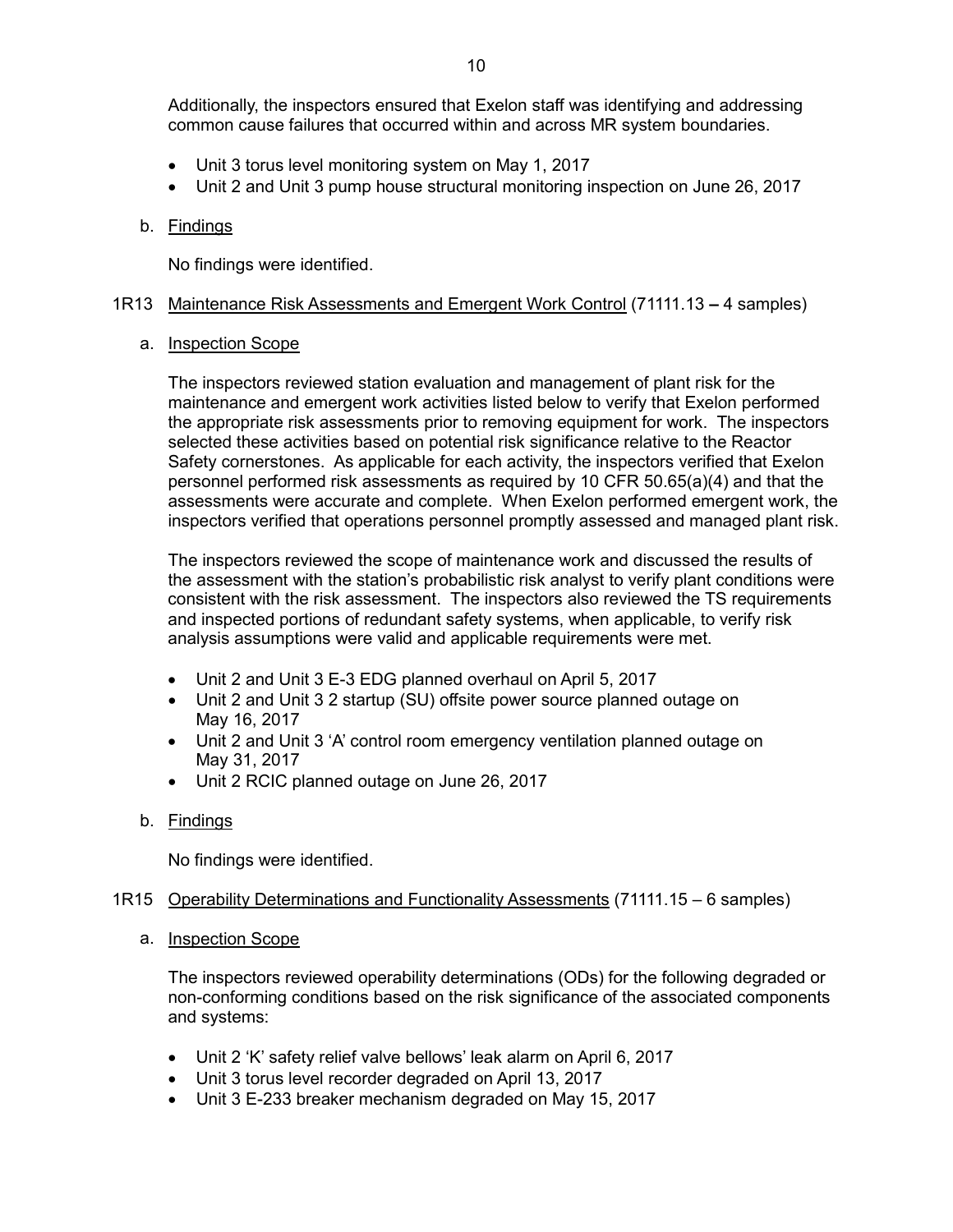- Unit 3 RCIC suppression pool suction valve degraded RCR contacts on May 30, 2017
- Unit 2 and Unit 3 Part 21 on anchor darling double gate disc valves on May 30, 2017
- Unit 2 and Unit 3 degraded bolts on E-3 EDG exhaust manifold on June 13, 2017

The inspectors evaluated the technical adequacy of the ODs to assess whether TS operability was properly justified and the subject component or system remained available such that no unrecognized increase in risk occurred. The inspectors compared the operability and design criteria in the appropriate sections of the TSs and UFSAR to Exelon's evaluations to determine whether the components or systems were operable. The inspectors confirmed, where appropriate, compliance with bounding limitations associated with the evaluations, including compliance with in-service testing requirements. Where compensatory measures were required to maintain operability, such as in the case of operator workarounds, the inspectors determined whether the measures in place would function as intended and were properly controlled by Exelon.

#### b. Findings

Introduction. A self-revealing NCV of 10 CFR Part 50, Appendix B, Criterion XVI, "Corrective Actions," of very low safety significance (Green) was identified for Exelon not correcting a condition adverse to quality concerning RCR contacts for valves associated with the RCIC system. Specifically, Exelon specified a CA from an October 18, 2013, Unit 3 RCIC EACE to replace RCR contacts after 12 years of service, however, the CA was not correctly implemented. As a result, on January 12, 2017, an RCR contact associated with the Unit 3 RCIC suppression pool suction valve remained in service for 15 years, and exhibited a high resistance failure during a surveillance which resulted in Unit 3 RCIC becoming inoperable.

Description. Peach Bottom's Unit 3 RCIC system is designed to provide makeup water to the reactor vessel during shutdown and/or reactor isolation conditions in order to prevent the release of radioactive materials to the environs as a result of inadequate core cooling. The RCIC system consists of a steam-driven turbine-pump unit and associated valves and piping capable of delivering makeup water to the reactor vessel. The RCIC pump can take suction from the Unit 3 condensate storage tank (CST) or from its safety-related source, the Unit 3 suppression pool.

During the performance of the Unit 3 RCIC quarterly surveillance on October 18, 2013, the Unit 3 RCIC discharge valve (MO-3-13-021) did not open as designed due to high RCR contact resistance. Exelon entered the issue into their CAP as IR 01573674 and performed an EACE. Exelon's EACE noted that the RCR degraded contact had been in service for 12 years, the median replacement age of the same type of contacts at PB that exhibited high resistance failures in the past. Exelon's EACE stated that the relays should perform reliably for 25 years since they are generally self-cleaning due to their mechanical motion. Running rated current through the contacts provides additional protection against corrosion. However, if the relay is not exercised regularly, oxidation and residue will build on the contact surfaces. Normally-closed RCR contacts also exhibit capillary action, drawing in contaminants, and potentially reducing their service life. In order to ensure long term reliability of the equipment, the EACE created a CA to implement a PM to replace the RCR contacts after 12 years of service.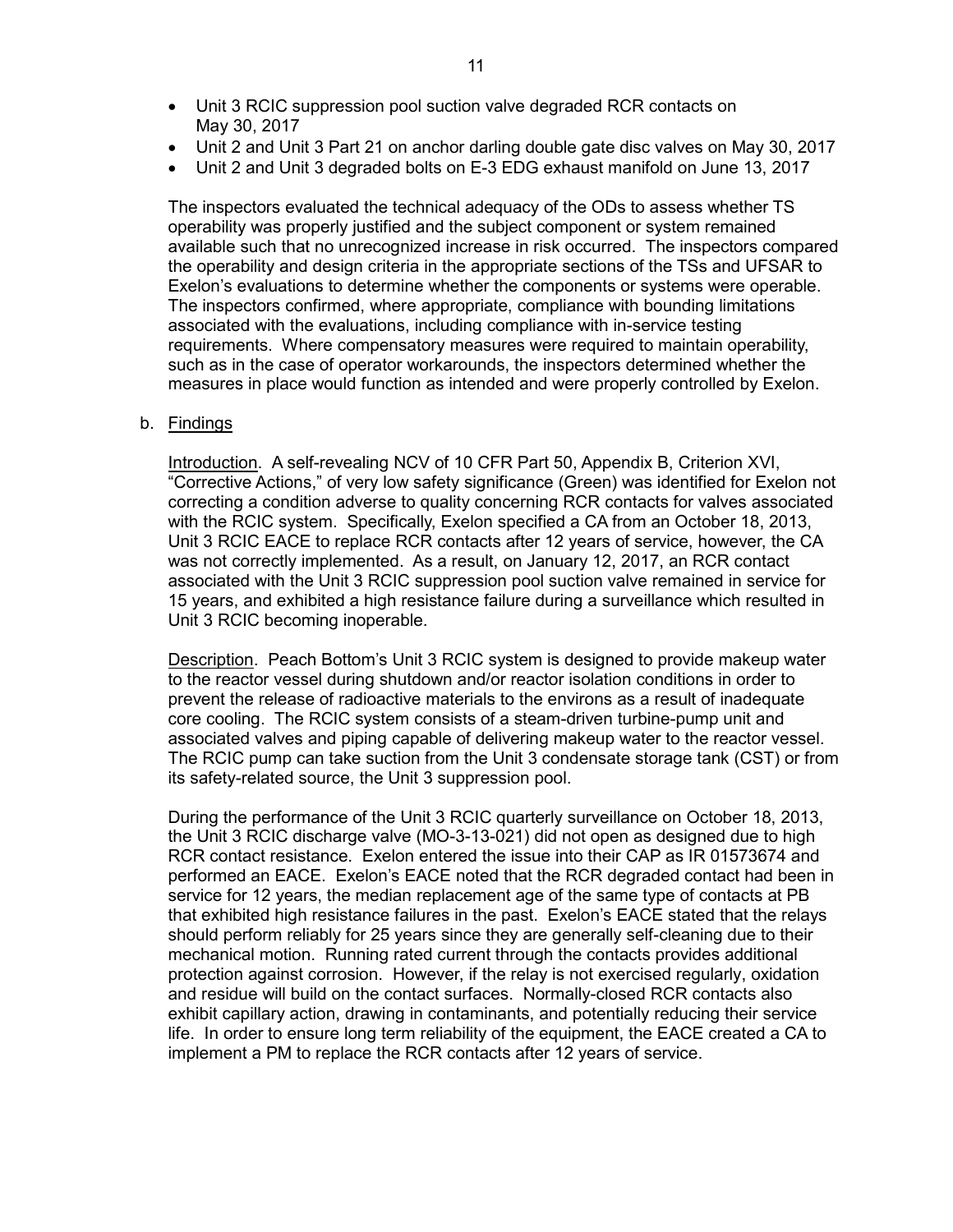Exelon completed CA 01573674-9 from the EACE on January 24, 2014, by initiating a preventive maintenance change request (PMCR) to create the new PM and replace the applicable contacts after 12 years of service. The CA and the subsequent PMCR were completed, however, the PM creator implemented Revision 0 instead of the current Revision 1 to procedure WC-AA-120, Attachment 2, "PM Change Review Form." The procedure had been previously revised to include an additional step to evaluate whether the new PM was past its initial frequency and, if so, perform a risk review. Since this step was not in the previous revision that the performer implemented, the risk review was not performed. Exelon did not recognize that 56 safety-related RCR contacts had already exceeded 12 years of service life and were susceptible to similar age-related failures. Therefore, corrective maintenance activities were not prioritized to ensure timely resolution.

On January 12, 2017, while performing the Unit 3 RCIC quarterly surveillance, the Unit 3 RCIC suction valve from the suppression pool (MO-3-13-039) failed to reposition to the open safety position. Following troubleshooting and investigation, Exelon concluded that the RCR contact had failed in a similar manner as the October 2013 RCR contact failure. Prior to the quarterly RCIC surveillance, MO-3-13-039 had stroked successfully on January 4, 2017, during a separate instrumentation and control test which involved the transfer of the RCIC pump suction from the CST to the suppression pool. Following the MO-3-13-039 RCR failure, Exelon initiated IRs 03962563 and 03977949, implemented CAs to replace the RCR contact, restored Unit 3 RCIC operability, and risk-informed their corrective maintenance schedule for replacing all RCR contacts that currently exceeded the recommended 12-year service life.

Analysis. Exelon's failure to recognize and correct a condition adverse to quality associated with certain RCR contacts in their Unit 3 RCIC system that had exceeded their 12-year service life, was a PD that was within their ability to foresee and correct and should have been prevented. The finding was more than minor because it was associated with the equipment performance attribute of the Mitigating Systems cornerstone and affected the cornerstone's objective to ensure the reliability of systems to respond to initiating events to prevent undesirable consequences (i.e., core damage). Specifically, not recognizing that existing RCR contacts were installed in safety-related equipment beyond their 12-year service life resulted in the failure of the Unit 3 RCIC suppression pool suction valve. The inspectors evaluated the finding in accordance with Exhibit 2 of IMC 0609, Appendix A, "SDP for Findings At-Power," and determined the finding was of very low safety significance (Green) because it did not represent a loss of system function or represent an actual loss of function of at least a single train for longer than its TS allowed outage time of 14 days.

The inspectors determined that the finding has a cross-cutting aspect in Human Performance, Procedure Adherence, because Exelon did not validate that the correct revision of procedure WC-AA-120, Attachment 2, "PM Change Review Form," was used when creating a new PM to replace RCR contacts. [H.8]

Enforcement. 10 CFR Part 50, Appendix B, Criterion XVI states that measures shall be established to assure that conditions adverse to quality are promptly identified and corrected. Contrary to the above requirement from October 18, 2013 to January 12, 2017, Exelon did not establish measures to assure that a condition adverse to quality associated with the replacement of RCR contacts within their 12-year service life were corrected. Specifically, measures were not established to prioritize the replacement schedule according to risk ranking in accordance with Exelon procedure WC-AA-120.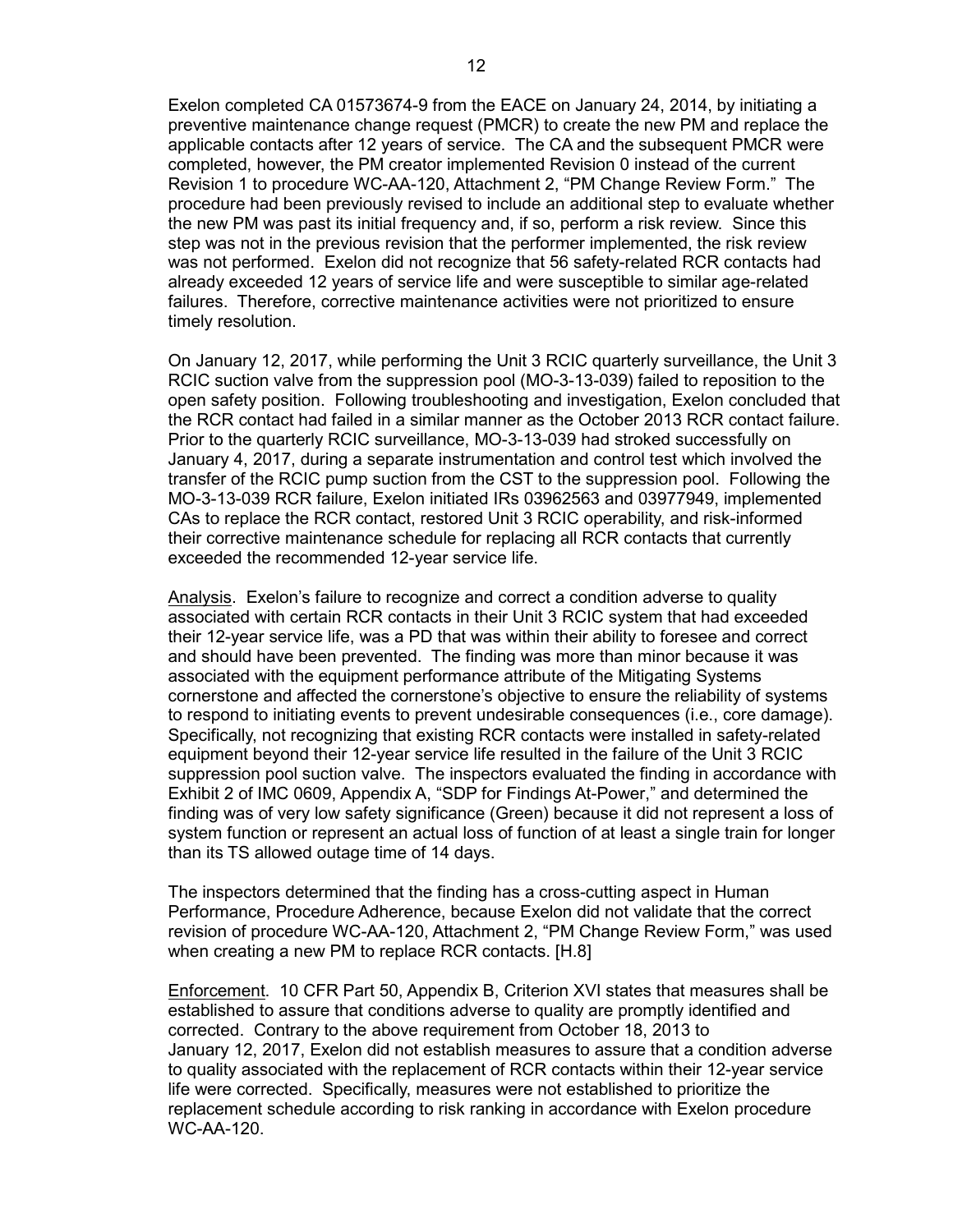Because this finding was of very low safety significance and was entered into Exelon's CAP as IRs 03962563 and 03977949, this violation is being treated as an NCV, consistent with Section 2.3.2 of the NRC Enforcement Policy, (**05000278/2017002-01, Corrective Action Not Implemented Correctly for Replacement of RCIC RCR Contacts)**

## <span id="page-15-0"></span>1R18 Plant Modifications (71111.18 – 2 samples)

#### Temporary Plant Modifications

## a. Inspection Scope

The inspectors reviewed two temporary plant modifications to determine whether the modifications affected the safety function of systems that are important to safety. The inspectors reviewed 10 CFR 50.59 documentation and post-modification testing results, and conducted field walkdowns of the modification to verify that the temporary modification did not degrade the design bases, licensing bases, and performance capability of the affected systems.

- Unit 2 drywell high radiation monitor alarm temporary modification on June 2, 2017
- Unit 2 and Unit 3 engineering change for flow test of emergency service water (ESW) to emergency core cooling system (ECCS) coolers on June 15, 2017

## b. Findings

No findings were identified.

#### <span id="page-15-1"></span>1R19 Post-Maintenance Testing (71111.19 – 5 samples)

## a. Inspection Scope

The inspectors reviewed the post-maintenance tests (PMTs) for the maintenance activities listed below to verify that procedures and test activities tested the safety functions that may have been affected by the maintenance activity, that the acceptance criteria in the procedure were consistent with the information in the applicable licensing basis and/or design basis documents, and that the test results were properly reviewed and accepted and problems were appropriately documented. The inspectors also walked down the affected job site, observed the pre-job brief and post-job critique where possible, confirmed work site cleanliness was maintained, and witnessed the test or reviewed test data to verify quality control hold point were performed and checked, and that results adequately demonstrated restoration of the affected safety functions.

- Unit 2 and Unit 3 E-3 EDG liner replacement on April 6 7, 2017
- Unit 2 and Unit 3 2SU startup offsite power source system outage window (SOW) on May 18, 2017
- Unit 3 'A' CS SOW on June 6, 2017
- Unit 2 hydraulic control unit (HCU) 18-07 diaphragm replacement on June 9, 2017
- Unit 2 RCIC system valve testing on June 27, 2017

## b. Findings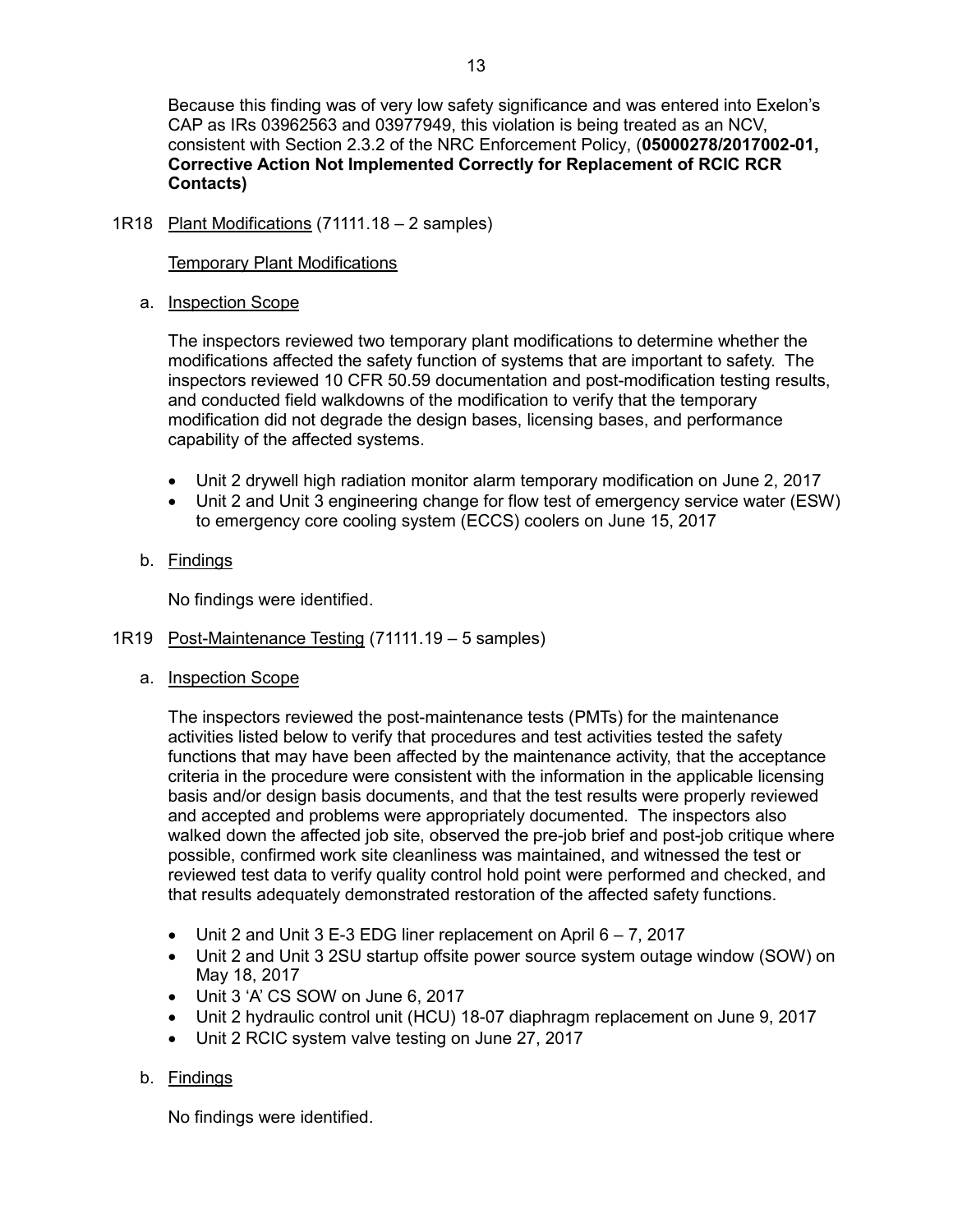## <span id="page-16-0"></span>1R22 Surveillance Testing (71111.22 – 5 samples)

#### a. Inspection Scope

The inspectors observed performance of STs and/or reviewed test data of selected risksignificant SSCs to assess whether test results satisfied TSs, the UFSAR, and Exelon procedure requirements. The inspectors verified that test acceptance criteria were clear, tests demonstrated operational readiness and were consistent with design documentation, test instrumentation had current calibrations and the range and accuracy for the application, tests were performed as written, and applicable test prerequisites were satisfied. Upon test completion, the inspectors considered whether the test results supported that equipment was capable of performing the required safety functions. The inspectors reviewed the following STs:

- Unit 2 elevated reactor coolant system (RCS) leakage April 5, 2017 (RCS)
- Unit 2 and Unit 3 emergency cooling tower functional testing on April 14, 2017 (IST)
- Unit 2 'A' CS loop pump, valve, and flow testing on April 18, 2017
- Unit 3 CS time delay relay safety injection initiation testing on April 27, 2017
- Unit 2 and Unit 3 reactor protection system (RPS) testing on May 30, 2017

## b. Findings

No findings were identified.

## <span id="page-16-1"></span>**Cornerstone: Emergency Preparedness**

1EP6 Drill Evaluation (71114.06 – 1 sample)

**Emergency Preparedness Drill Observation** 

a. Inspection Scope

The inspectors evaluated the conduct of a routine emergency drill on April 17, 2017, to identify any weaknesses and deficiencies in the classification, notification, and protective action recommendation development activities. The inspectors observed emergency response operations in the control room simulator and technical support center to determine whether the event classification, notifications, and protective action recommendations were performed in accordance with procedures. The inspectors also attended the station drill critique to compare inspector observations with those identified by Exelon staff in order to evaluate Exelon's critique and to verify whether the Exelon staff were properly identifying weaknesses and entering them into the CAP.

b. Findings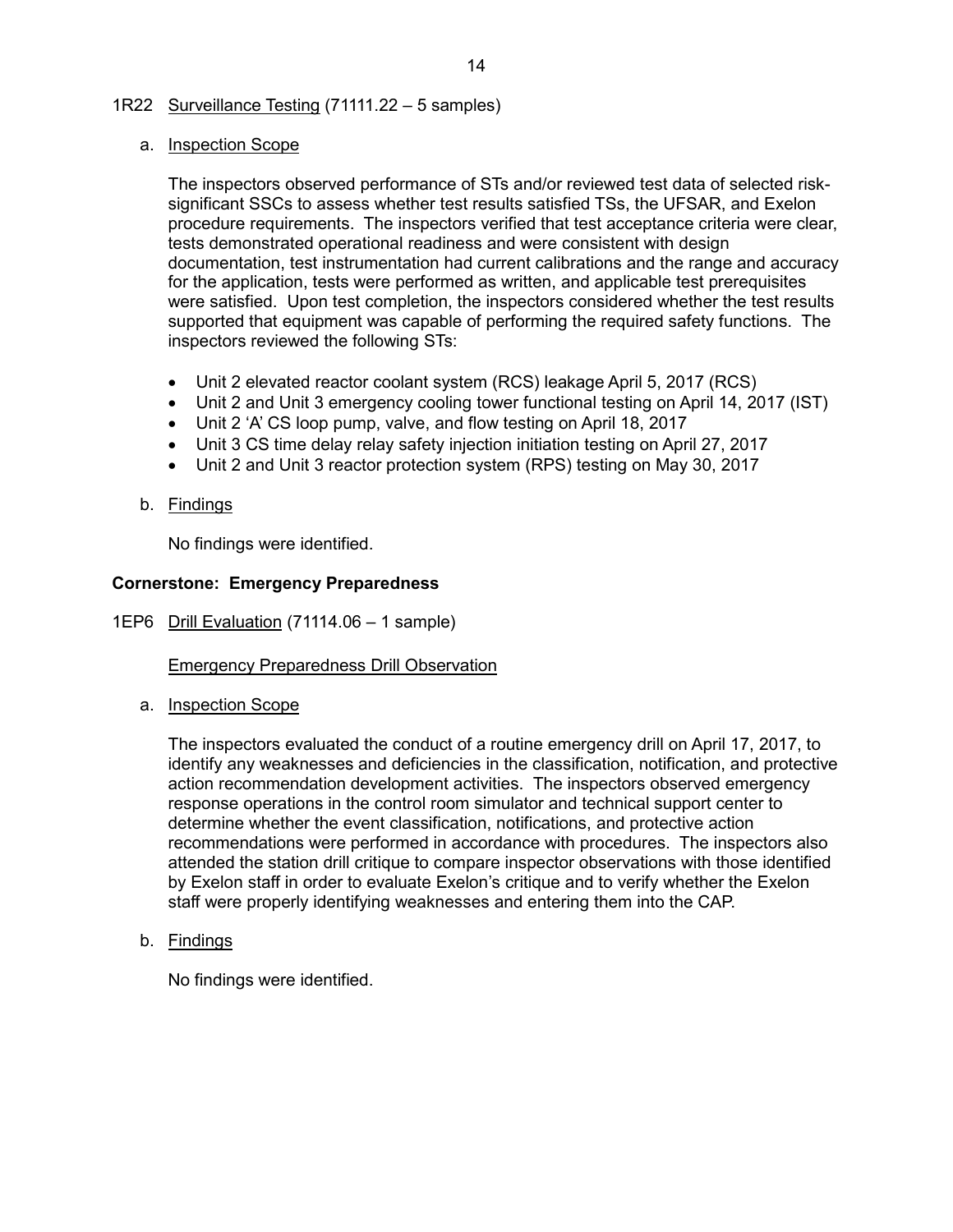## <span id="page-17-0"></span>**4. OTHER ACTIVITIES**

## <span id="page-17-1"></span>4OA1 Performance Indicator Verification (71151)

### .1 RCS Specific Activity and RCS Leak Rate (4 samples)

### a. Inspection Scope

The inspectors reviewed Exelon's information submitted for the RCS specific activity and RCS leak rate performance indicator (PIs) for both Unit 2 and Unit 3 for the period of April 1, 2016 through March 31, 2017. To determine the accuracy of the PI data reported during those periods, the inspectors used definitions and guidance contained in Nuclear Energy Institute (NEI) Document 99-02, "Regulatory Assessment PI Guideline," Revision 7. The inspectors also reviewed RCS sample analysis and control room logs of daily measurements of RCS leakage, and compared that information to the data reported by the PI. Additionally, the inspectors observed surveillance activities that determined the RCS identified leakage rate, and chemistry personnel taking and analyzing an RCS sample.

- Unit 2 RCS Activity (BI01)
- Unit 3 RCS Activity (BI01)
- Unit 2 RCS Leakage (BI02)
- Unit 3 RCS Leakage (BI02)
- b. Findings

No findings were identified.

## <span id="page-17-2"></span>4OA2 Problem Identification and Resolution (71152 – 2 samples)

- .1 Routine Review of Problem Identification and Resolution Activities
	- a. Inspection Scope

As required by Inspection Procedure 71152, "Problem Identification and Resolution," the inspectors routinely reviewed issues during baseline inspection activities and plant status reviews to verify that Exelon entered issues into the CAP at an appropriate threshold, gave adequate attention to timely corrective actions, and identified and addressed adverse trends. In order to assist with the identification of repetitive equipment failures and specific human performance issues for follow-up, the inspectors performed a daily screening of items entered into the CAP and periodically attended condition report screening meetings. The inspectors also confirmed, on a sampling basis, that, as applicable, for identified defects and non-conformances, Exelon performed an evaluation in accordance with 10 CFR Part 21.

b. Findings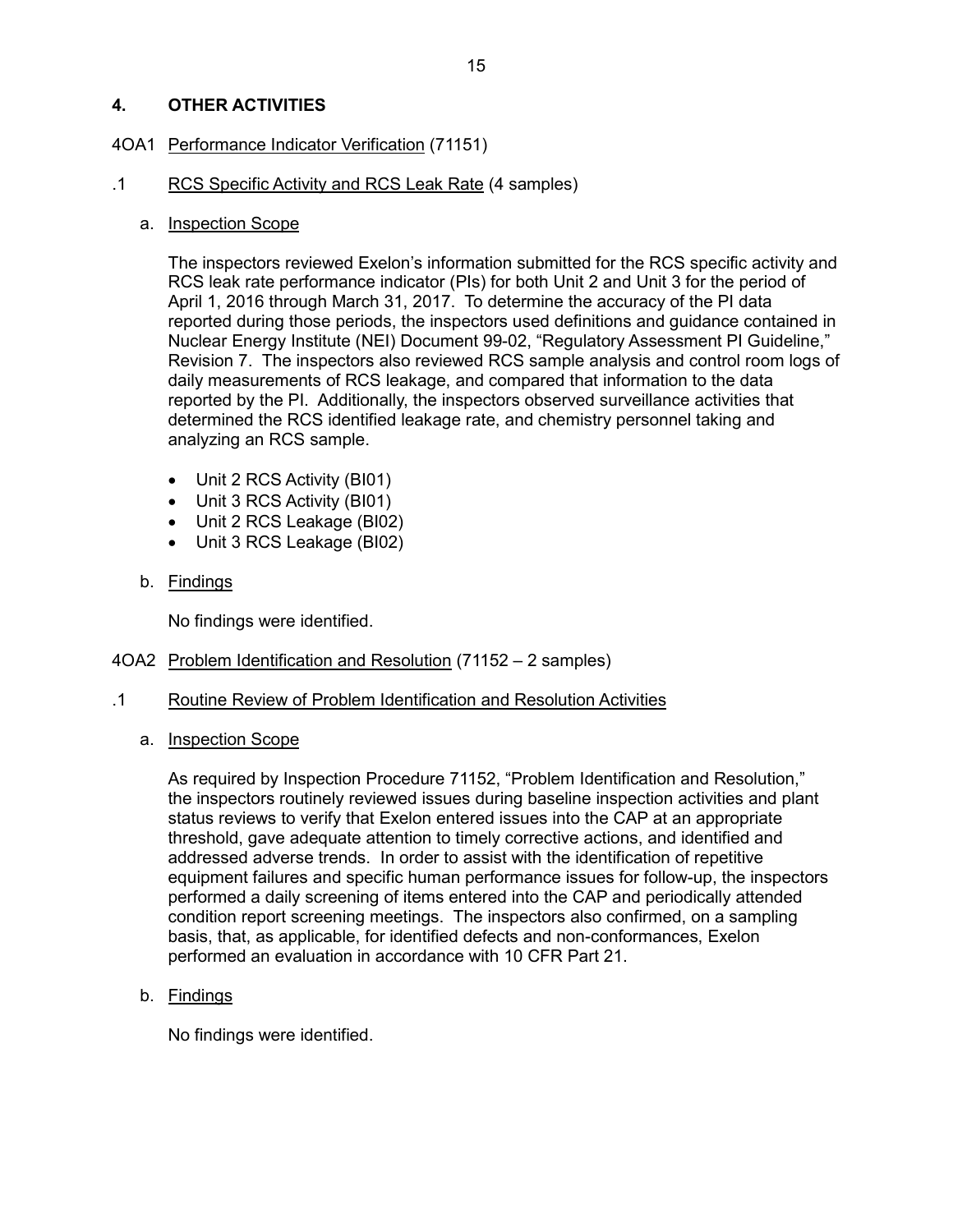#### .2 Annual Sample: Main Stack Radiation Monitor Reliability Issues (1 sample)

#### a. Inspection Scope

The inspectors performed an in-depth review of Exelon's IRs that identified reliability issues related to the main stack radiation monitor. These IRs reflected a variety of issues including, but not limited to, ventilation problems, inadequate sample flow through the monitor, trouble alarms, and communications problems. The inspectors assessed Exelon's problem identification threshold, cause analyses, extent of condition reviews, compensatory actions, and the prioritization and timeliness of Exelon's CAs to determine whether Exelon was appropriately identifying, characterizing, and correcting problems associated with this issue and whether the planned or completed CAs were appropriate. The inspectors compared the actions taken to the requirements of Exelon's CAP and 10 CFR 50, Appendix B. In addition, the inspectors interviewed personnel and observed activities to assess the effectiveness of the implemented CAs.

#### b. Findings and Observations

No findings were identified.

The main stack radiation monitoring system (RMS) is non-safety related and includes equipment that monitors the main stack effluent (normal range on Channel A, RI(Y)-0-17-050A) and the main stack effluent (wide range on Channel B, RI(Y)-0-17-050B). The main stack effluent normal and wide range radiation monitor detects the radioactivity of the main stack effluent during normal operating conditions. The radiation is continuously indicated and recorded, and abnormal conditions are annunciated in the control room. If an abnormal condition is detected, the radiation monitoring system provides an input to PCIS, which is used in the containment purge valve closure circuitry. The 'A' main stack radiation monitor indicating scale is limited to events that would be classifiable as up to an Unusual Event. The 'B' main stack radiation monitor is considered a Category 1 instrument per EP-AA-121-F-07, since its indicating scale would identify events up to the General Emergency Event classification.

The inspectors reviewed IRs dating back to 2013 to assess the reliability of both main stack radiation monitors and to identify any discernible performance trends. The inspectors noted a myriad of different issues identified in these IRs ranging from, but not limited to, inadequate or erratic main stack dilution flow alarms, communications issues, inadequate sample flow and/or loss of the operate lights for the monitors in the control room.

A review of IRs pertaining to inadequate or erratic dilution flow alarms shows that the vast majority of these alarms were momentary and generally reset quickly. These alarms occur whenever indicated main stack ventilation flow drops below 11,200 scfm. Troubleshooting was not always successful in identifying a cause. For example, IR 02512479 documented a case in which the red pen for FRS-0470 was momentarily less than 11,200 scfm and then quickly returned to 12,500 scfm and the alarm reset. There was no change in ventilation configuration during this event. However, some of these changes in flow were attributed to rapid changes in atmospheric conditions.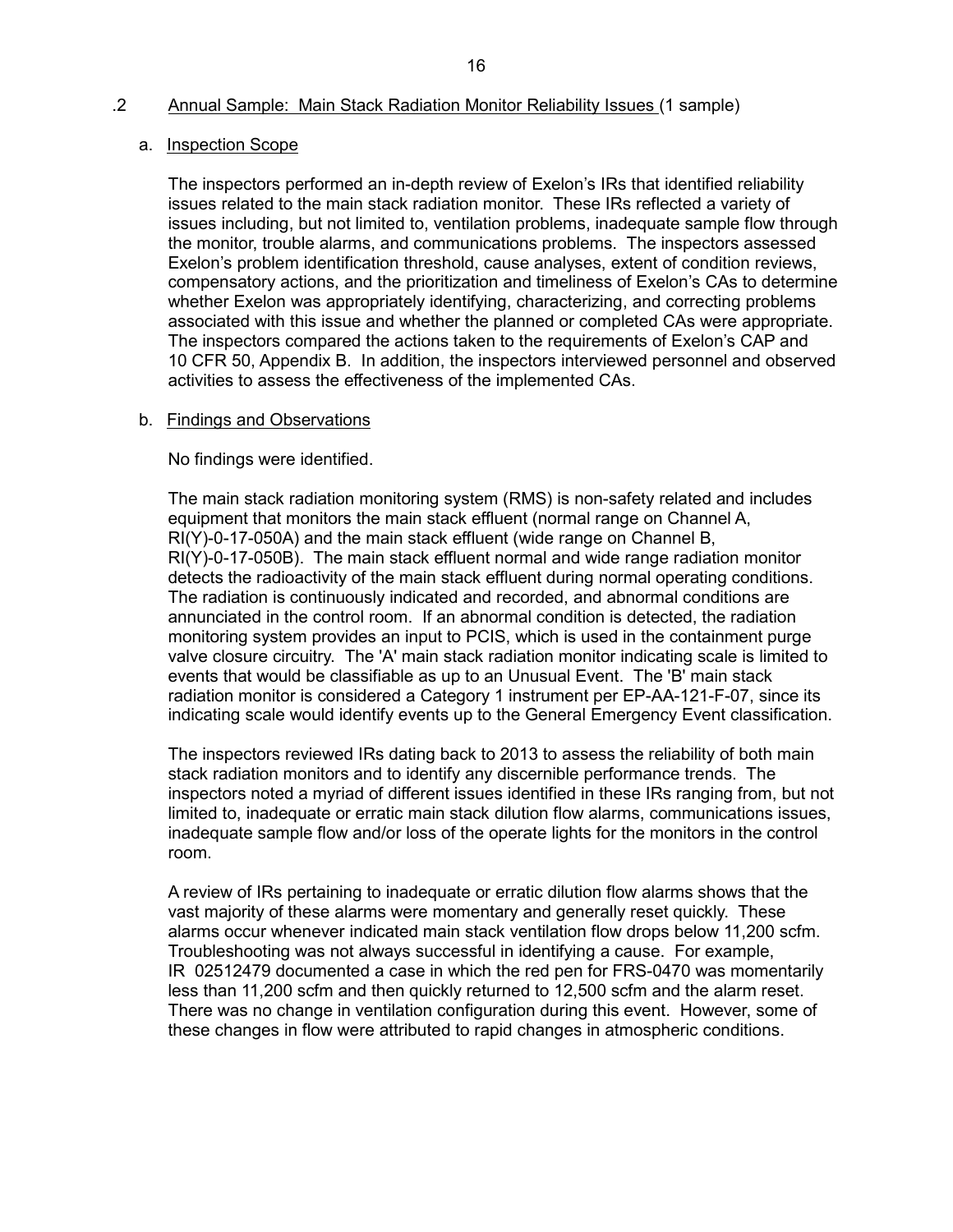Regarding communications issues, IRs 2438913 and 2453111 documented these types of problems that were eventually traced to bad RMS high voltage and low voltage power supplies, which were subsequently replaced. Initial component troubleshooting was unsuccessful at correcting the problem. However, once the power supplies were replaced, the main stack monitors began to operate more reliably.

The last category of IRs identified issues with inadequate sample flow and/or loss of the operate lights for the stack monitors in the control room. Many of the IRs were in this category. IR 01538726 describes a problem of this type with the 'B' main stack monitor.

A sample flow rate of at least 0.5 scfm is required for RI(Y)-0-17-050B to maintain accurate indication of concentration and release rate. If sample flow drops below 0.5 scfm in the sample line, a "main stack rad monitor trouble/bypass" alarm will be received in the control room and the green operate lights on RI(Y)-0-17-050B will extinguish notifying operators of a degraded condition. If the alarm stays in for more than 60 seconds, a microprocessor for RY-0-17-050B will turn the sample pump off disabling the monitor and causing it to become inoperable.

In this case, the cause was determined that the local indicator received a low flow signal (loss of isokinetic flow) for more than 60 seconds which caused the indicator to shut off the sample pump as expected per the design. Based on the troubleshooting results documented in A1944423 and interview with technicians who worked on the radiation monitor following the event, there was no direct evidence of the cause of the loss of isokinetic flow condition. Moisture intrusion in the sample line was the suspect cause, but was never definitively proven. After troubleshooting, the system was restored to an operable status.

Additional problems occurred with inadequate sample flow and/or loss of the operate lights for the stack monitors in the control room. Because of this, Exelon decided to replace the sample pumps in February 2017 and the inspectors noted that there have not been any instances since then related to inadequate sample flow and/or loss of the operate lights for the stack monitors in the control room.

The inspectors also conducted a walk down of the main stack RMS which resides in a small building adjacent to the main stack. The walk down identified no deficient conditions with either the sample pumps or the sample tubing which was properly mounted to its design supports. There were no system leaks nor were there any signs of previous leakage (stains, etc.). The area was well lit and appeared to be well maintained. No deficiencies were identified.

In conclusion, a number of IRs written to document issues with the main stack RMS. Many of these issues involved short duration or temporary conditions that were either self-correcting or corrected with minimal troubleshooting. Replacement of the sample pumps in February 2017 has significantly reduced the most frequent issues related to inadequate sample flow and/or loss of the operate lights for the stack monitors in the control room. A walk down of the system showed good material condition with no deficiencies being identified. Based on these actions, it appears that Exelon has taken reasonable actions to maintain the reliability of the main stack RMS.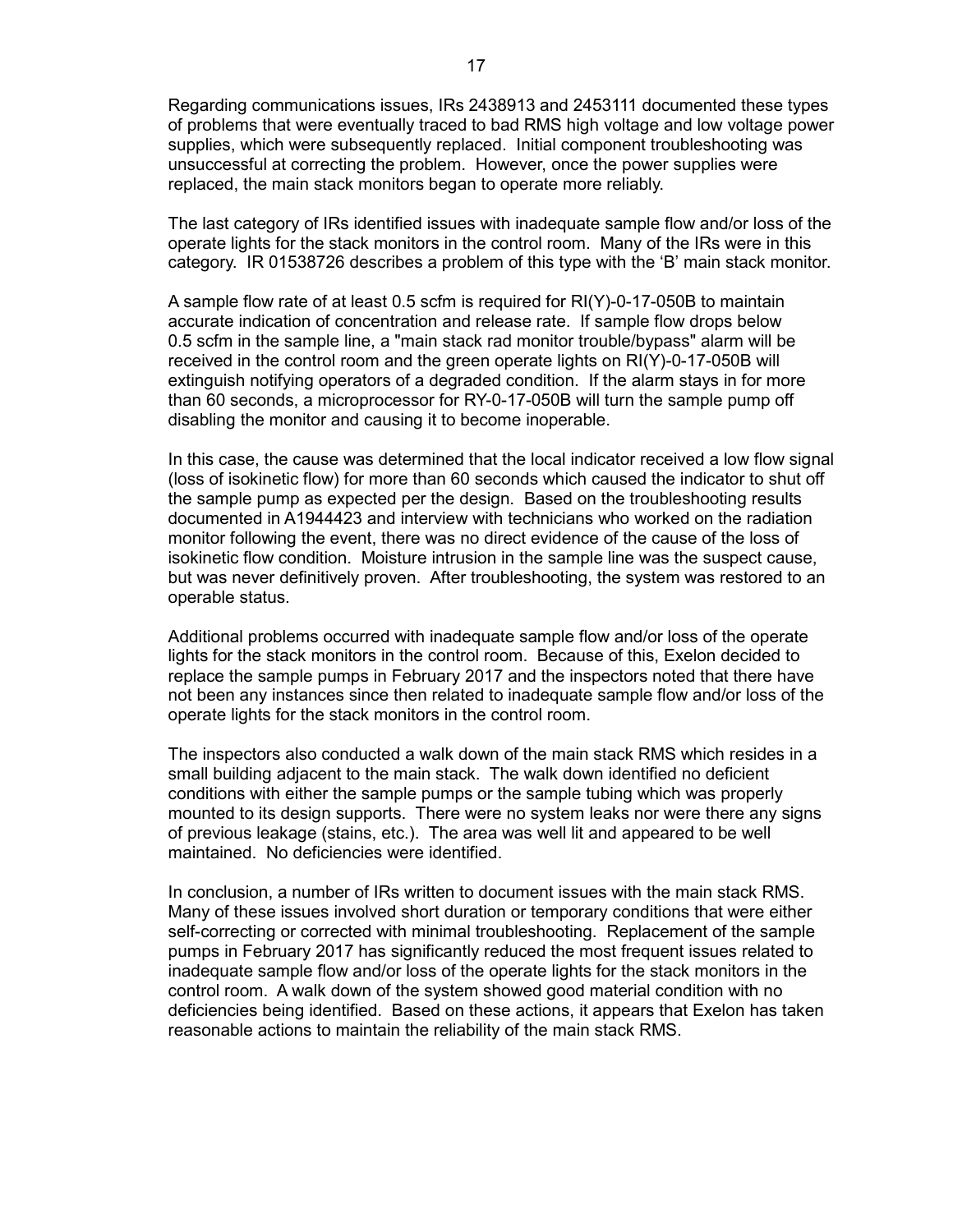#### .3 Semi-Annual Trend (1 sample)

#### a. Inspection Scope

The inspectors performed a semi-annual review of site issues to identify trends that might indicate the existence of more significant safety issues. As part of this review, the inspectors included repetitive or closely-related issues that were documented by Exelon in trend reports, site PIs, major equipment problem lists, system health reports, MR assessments, and maintenance or CAP backlogs.

The inspectors also reviewed Exelon's CAP database for the past two quarters to assess IRs written in various subject areas (equipment problems, human performance issues, etc.), as well as individual issues identified during the NRC's daily IR review (Section 4OA2.1). The inspectors reviewed the Exelon quarterly trend reports for the past two quarters to verify that Exelon personnel were appropriately evaluating and trending adverse conditions in accordance with applicable procedures.

#### b. Findings and Observations

No findings were identified.

The inspectors evaluated a sample of IRs generated during the past two quarters by departments that provide input to the quarterly trend reports. The inspectors determined that, in most cases, the issues were appropriately evaluated by Exelon staff for potential trends and resolved within the scope of the CAP. The problem identification and resolution inspection team (IR 2017007) and the resident inspectors identified an adverse trend of untimely CAs for known degraded conditions adverse to quality.

The inspectors identified that, in general, conditions adverse to quality had been appropriately identified in the field and documented in the CAP. However, multiple examples had been identified where the CAs had been mischaracterized as enhancements (ACITs) or the CAs had not been implemented in a timely manner to resolve conditions adverse to quality. Specific examples included: local leak-rate test (LLRT) failure trend on CAC/CAD, '2C' CS elevated motor vibrations, design inputs to safety-related intake structure level instruments, and feedwater check valve PM deferrals. The station acknowledged the trend and initiated IR 3992162 to review this matter. Exelon implemented prompt CAs, which included enhanced CAP oversight, additional CAP action tracking mechanisms, and fleet-wide benchmarking to improve CAP performance.

The inspectors discussed these issues with various station personnel, including station management. Station management acknowledged the issues, and verified they were captured in the CAP. The inspectors determined that Exelon has implemented CAs commensurate with the safety significance. The inspectors will continue to evaluate the long term effectiveness of the CAs in addressing the adverse trend.

#### b. Findings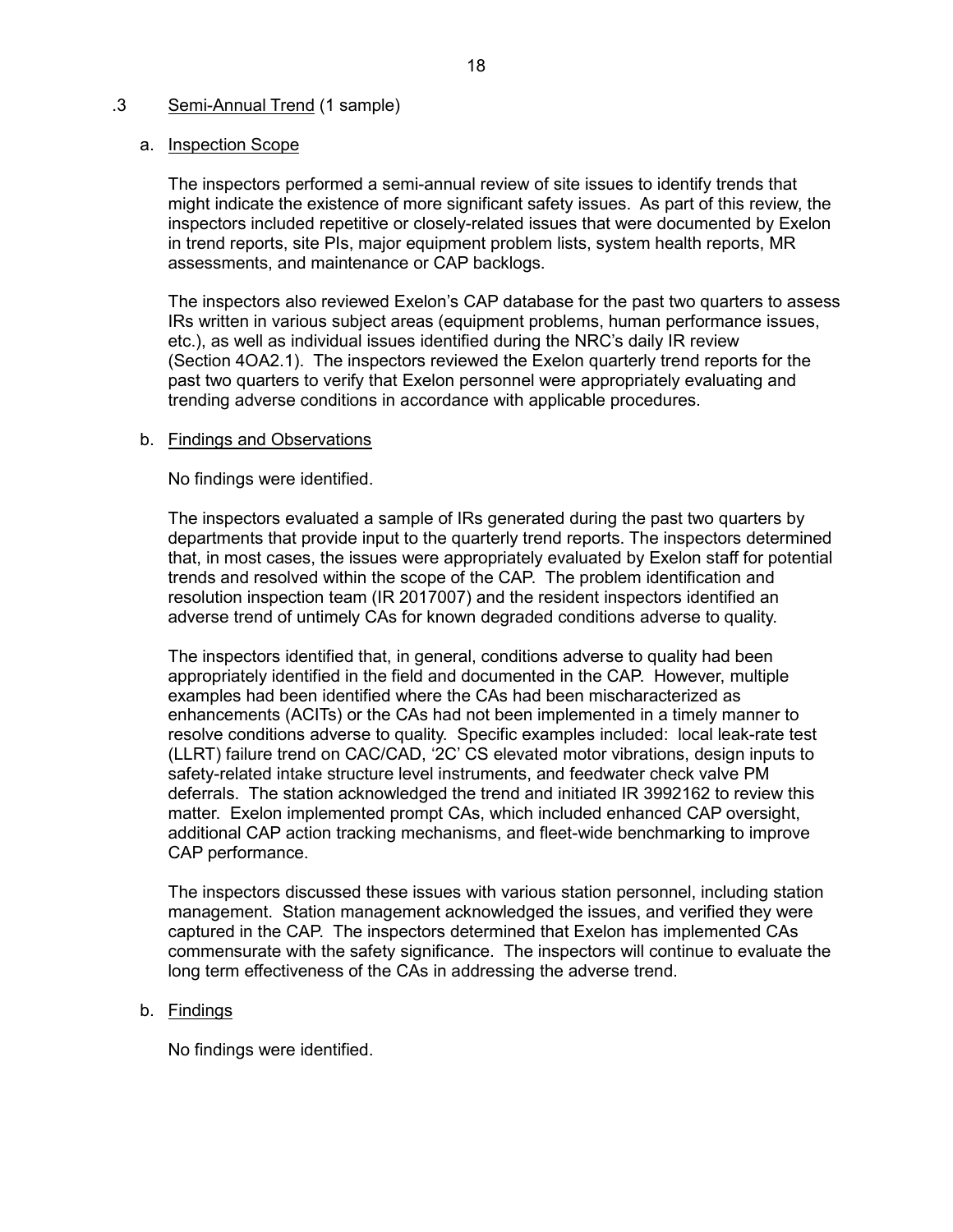#### <span id="page-21-0"></span>4OA3 Follow-Up of Events and Notices of Enforcement Discretion (71153 – 1 sample)

(Closed) Licensee Event Report (LER) 05000277; 278/2017-001-00: EDG Exhaust Stacks Nonconforming Design for Tornado Missile Protection

#### a. Inspection Scope

On January 9, 2017, it was determined that PB's EDGs do not conform with the licensing basis for protection against tornado-generated missiles. The exhaust stacks for the four on-site EDGs extend approximately seven feet above the roof of the EDG building. In the event of a tornado, debris generated from the tornado could strike the exhaust stacks and, if at a sufficient mass and velocity, could crimp the exhaust stacks in a manner that would affect EDG operation.

As a result of the non-conforming condition, on January 9, 2017, at 1530, all four EDGs were declared inoperable. Compensatory measures were put in place and, in accordance with NRC guidance contained in Enforcement Guidance Memorandum (EGM) 15-002, the EDGs were returned to an operable but non-conforming status. There are no actual consequences as a result of the non-conforming condition. This LER is closed.

b. Findings

Description. 10 CFR 50, Appendix B, Criterion III, "Design Control," requires, in part, that measures shall be established to assure that the applicable regulatory requirements and the design basis for SSCs are correctly translated into specifications, drawing, procedures, and instructions. Contrary to the above, Exelon failed to correctly translate the design basis for protection against tornado-generated missiles into their specifications and procedures. Specifically, Exelon did not adequately protect Unit 2 and Unit 3's EDG exhaust stacks from tornado-generated missiles.

Exelon documented the condition adverse to quality in their CAP under IR 3961028 and took immediate compensatory actions. The inspectors evaluated Exelon's immediate compensatory measures, which included verifying that procedures are in place, equipment was appropriately staged, and training is current for performing actions in response to a tornado to preserve EDG operability.

Enforcement. Because this violation was identified during the discretion period covered by EGM 15-002, Revision 1, "Enforcement Discretion for Tornado Generated Missile Protection Non-Compliance," (ML16355A286) and because Exelon has implemented compensatory measures, the NRC is exercising enforcement discretion, is not issuing enforcement action, and is allowing continued reactor operation.

#### <span id="page-21-1"></span>4OA6 Meetings, Including Exit

#### Quarterly Resident Exit Meeting Summary

On July 14, 2017, the inspectors presented the inspection results to Mr. Pat Navin, Site Vice President, and other members of Exelon's staff. The inspectors verified that no proprietary information was retained by the inspectors or documented in this report.

## **ATTACHMENT: SUPPLEMENTARY INFORMATION**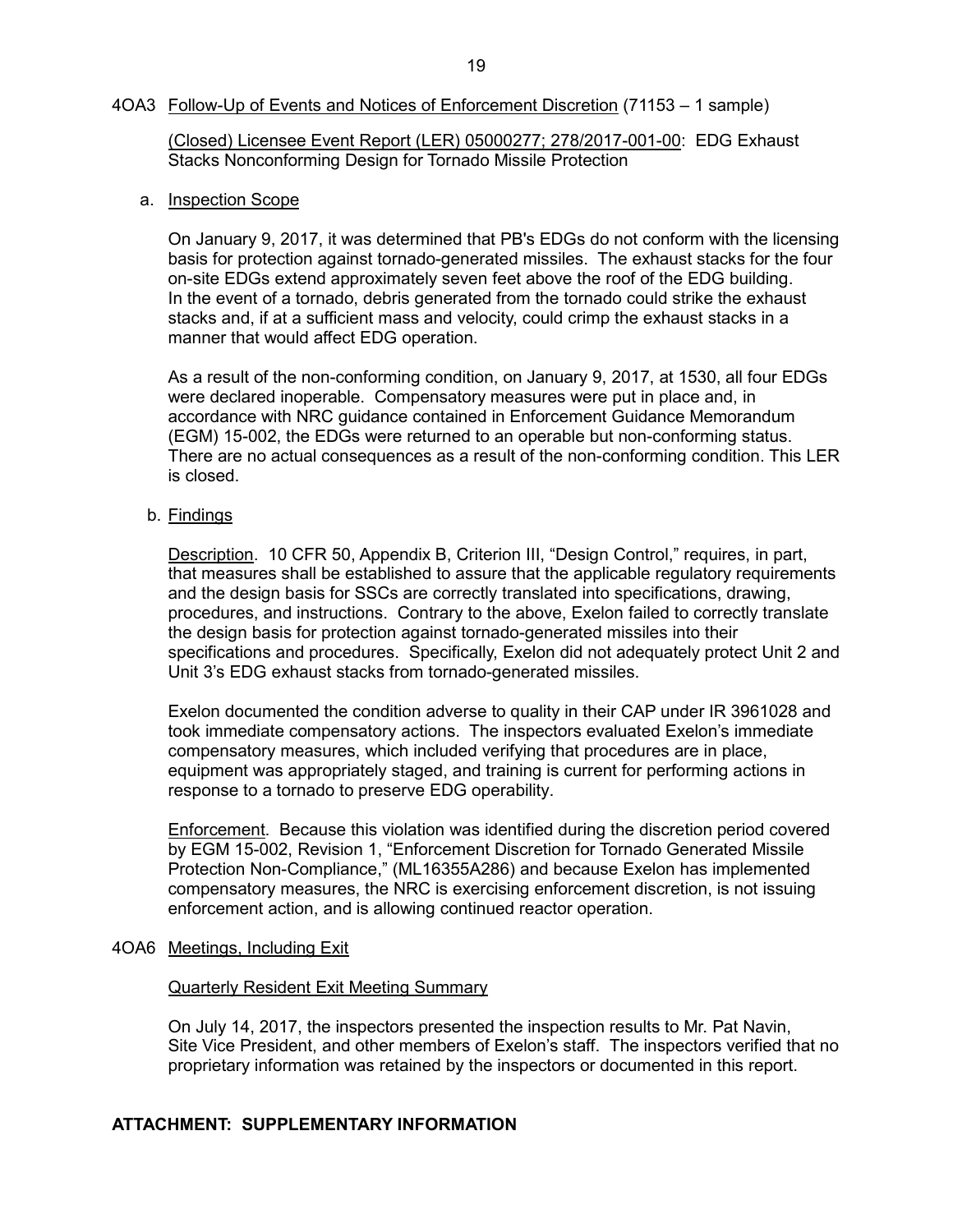#### A-1

## **SUPPLEMENTARY INFORMATION**

## **KEY POINTS OF CONTACT**

#### <span id="page-22-1"></span><span id="page-22-0"></span>Exelon Generation Company Personnel

P. Navin, Site Vice President

M. Herr, Plant Manager

N. Alexakos, Emergency Preparedness Manager

- J. Armstrong, Regulatory Assurance Manager
- S. Belitsky, Assistant Maintenance Manager
- P. Breidenbaugh, Maintenance Director
- J. Chizever, Engineering Manager
- D. Dullum, Regulatory Assurance Engineer
- C. Dye, Senior Engineer
- S. Griffith, Manager Site Security
- E. Haupin, Senior Work Week Manager
- D. Henry, Engineering Director
- D. Hild, Shift Operations Superintendant
- B. Holmes, Radiation Protection Manager
- J. Koester, Fire Marshall
- P. Kester, Senior Engineer
- J. Mann, Senior Engineer
- H. McCrory, Radiation Protection Support Manager
- M. Retzer, Senior Engineering Manager
- D. Turek, Operations Director
- C. Weichler, Senior Manager Ops Support & Services
- <span id="page-22-2"></span>M. Weidman, Work Management Director

#### **LIST OF ITEMS OPENED, CLOSED, DISCUSSED, AND UPDATED**

#### Opened/Closed

| 05000278/2017002-01          | <b>NCV</b> | <b>Corrective Action Not Implemented Correctly</b><br>for Replacement of RCIC RCR Contacts<br>(Section 1R15) |
|------------------------------|------------|--------------------------------------------------------------------------------------------------------------|
| Closed                       |            |                                                                                                              |
| 05000277;278/2017-001-00 LER |            | <b>EDG Exhaust Stacks Nonconforming</b><br>Design for Tornado Missile Protection<br>(Section 4OA3)           |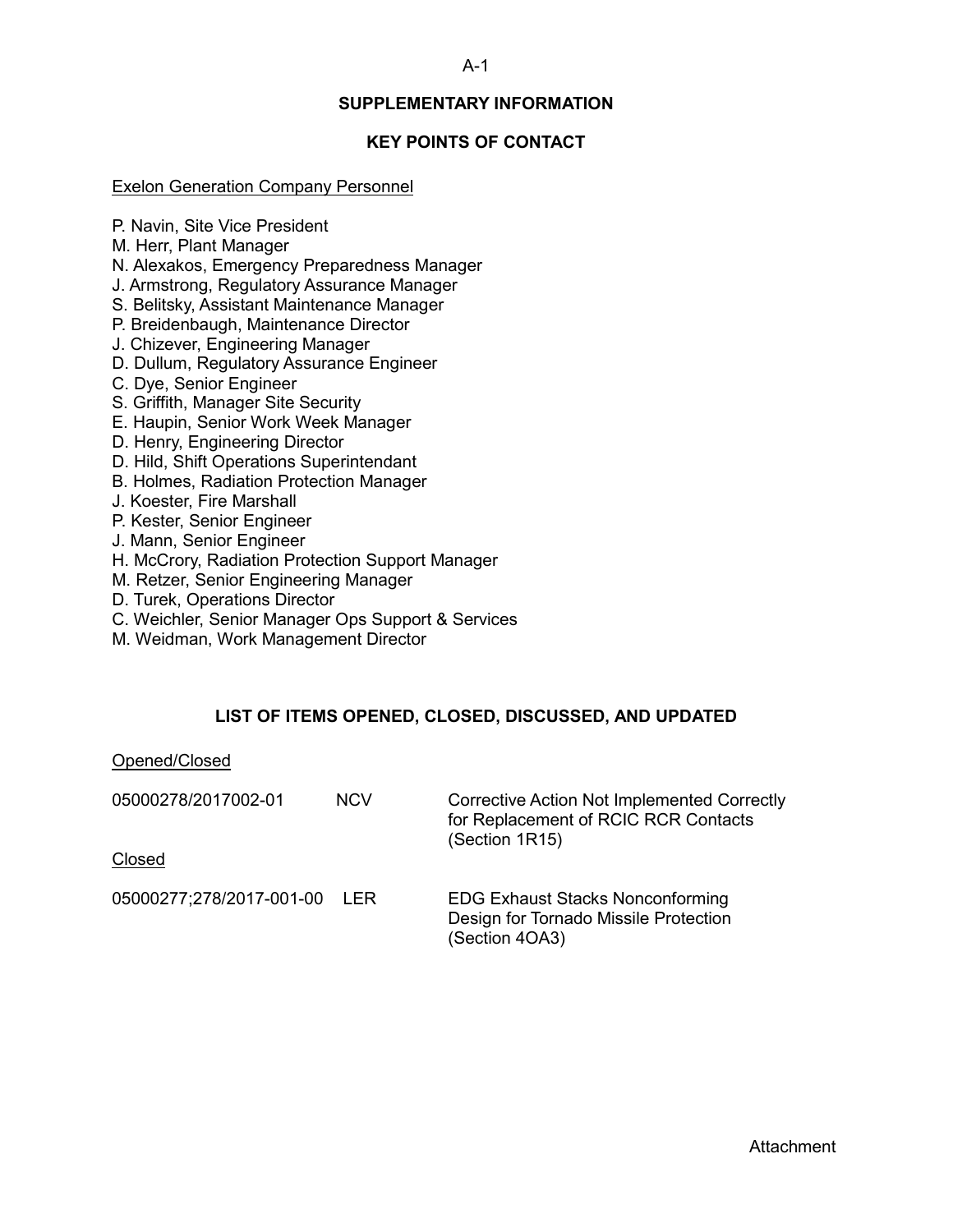## **LIST OF DOCUMENTS REVIEWED**

<span id="page-23-0"></span>\* -- Indicates NRC-identified

## **Section 1R01: Adverse Weather Protection**

**Procedures** 

OP-AA-108-107-1002, Interface Procedure Between BGE/COMED/PECO and Exelon Generation (Nuclear/Power) for Transmission Operations, Revision 10

WC-AA-107, Seasonal Readiness, Revision 18 WC-AA-8003, Interface Procedure Between BGE/COMED/PECO and Exelon Generation (Nuclear/Power) for Design Engineering and Transmission Planning Activities, Revision 7

<u>IRs</u><br>4006216 4006216 3996548 2660741 2700034

Drawings

A-490, Barrier Plans CW Pump Structure, Emergency Cooling Tower and EDG Building,Revision 5 PS-815, Penetration Seal Locations, EDG Room 815, Revision 0 PS-816, Penetration Seal Locations, EDG Room 816, Revision 0 PS-817, Penetration Seal Locations, EDG Room 817, Revision 0 PS-818, Penetration Seal Locations, EDG Room 818, Revision 0 PS-819, Penetration Seal Locations, EDG Room 819, Revision 0

## **Section 1R04: Equipment Alignment**

Procedures

COL 13.1.A-2, RCIC System, Revision 24

SO 10.1.B-3 COL, RHR Common Valve Set Up for Automatic Operation, Revision 4

SO 13.1.A-2, RCIC System Alignment for Automatic or Manual Initiation, Revision 14 SO 14.1.A-3B COL, CS System Loop B, Revision 11

SO 52A.1.A, Diesel Generator Lineup for Automatic Start, Revision 14

SO 52A.1.A-1 COL, E-1 Diesel Generator Normal Standby, Revision 13

SO 52A.1.A-2 COL, E-2 Diesel Generator Normal Standby, Revision 15

SO 52A.1.A-3 COL, E-3 Diesel Generator Normal Standby, Revision 14

ST-O-013-350-2, RCIC Valve Alignment and Filled and Vented Verification, Revision 5

IR

3966560

Drawings

M-362, CS Cooling System, Revision 3 6280-M-111, Radwaste Bldg. Elevation 116', Revision 28 6280-M-359, RCIC Systems, Revision 50 6280-M-360, RCIC Pump Turbine Details, Revision 56 6280-M-360, RCIC Pump – Turbine Details Lube Oil and Control System, Revision 47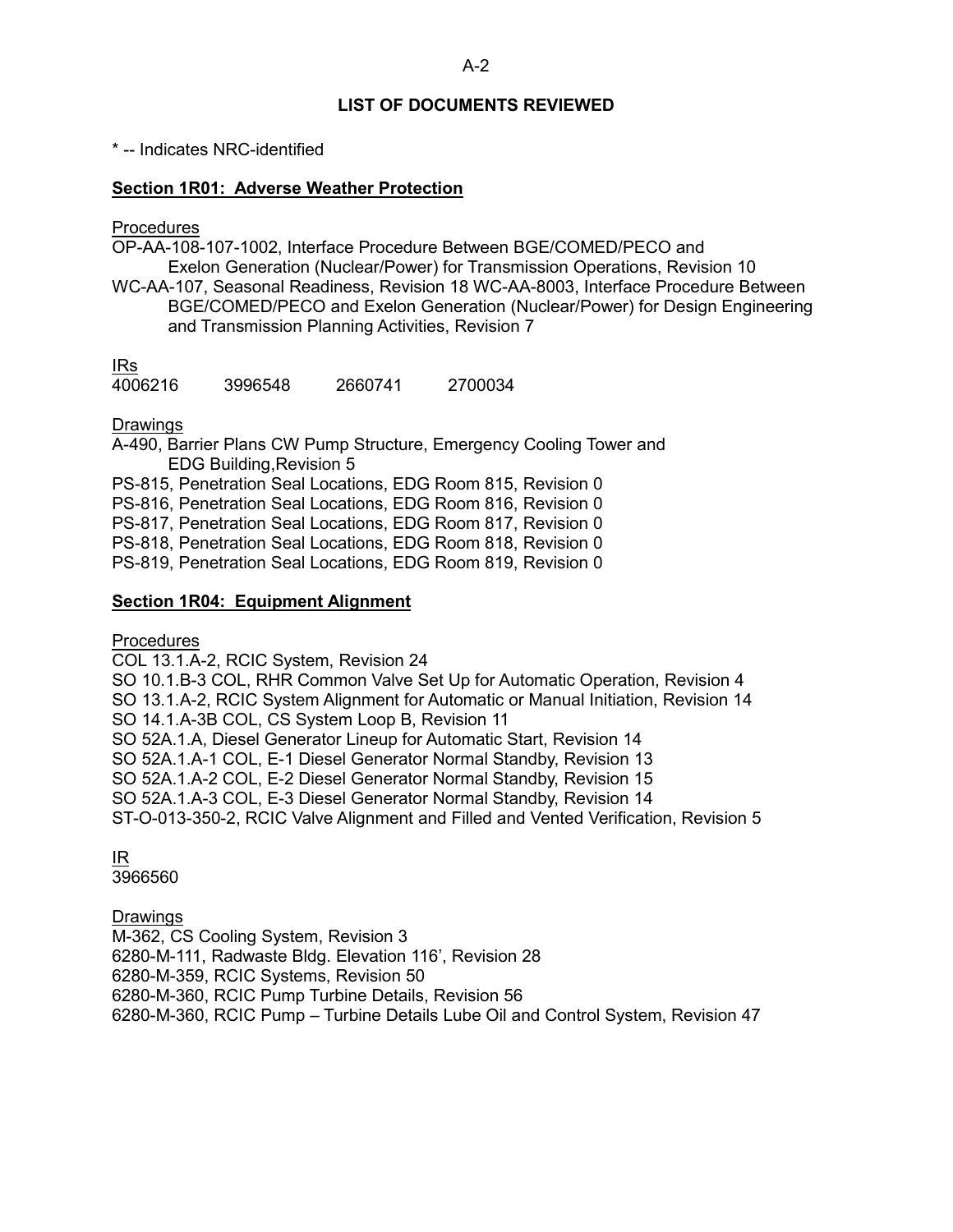### **Section 1R05: Fire Protection**

**Procedures** 

FSG-031, Establishing Battery Room and Switchgear Room Ventilation, Revision 0 OP-AA-201-009, Control of Transient Combustible Material, Revision 19

<u>IR</u> 3973134

**Miscellaneous** PM-0736, Battery Room Hydrogen Concentration, Revision 2

#### **Section 1R06: Flood Protection Measures**

AR 02651755

IR 3963696

**Drawings** Drawing A-484, Barrier Plans Elevation 91'6", Revision 8 Drawing PD-25, Sheet Number 1, Typical Penetration Seal Detail Link Seals, Revision 0

**Miscellaneous** DBD No. P-T-09, Internal Hazards, Revision 11

#### **Section 1R07: Heat Sink Performance**

Procedure ER-AA-340-1002, Service Water HX Inspection Guide, Revision 6

<u>IRs</u> 2717440 1656431

**Miscellaneous** A2024528

#### **Section 1R11: Licensed Operator Requalification Program**

Procedure GP-5-2, Power Operations, Revision 4

**Miscellaneous** EP Drill Scenario for April 17, 2017 Drill May 2017 Summer Readiness Load Profiles for Unit 2 and Unit 3 WW1720 Unit 3 SR SLO Load Drop Activities

#### **Section 1R12: Maintenance Effectiveness**

Procedures ER-AA-450, Structures Monitoring, Revision 6 ER-PB-450-1006, PB Structures Monitoring Instructions, Revision 4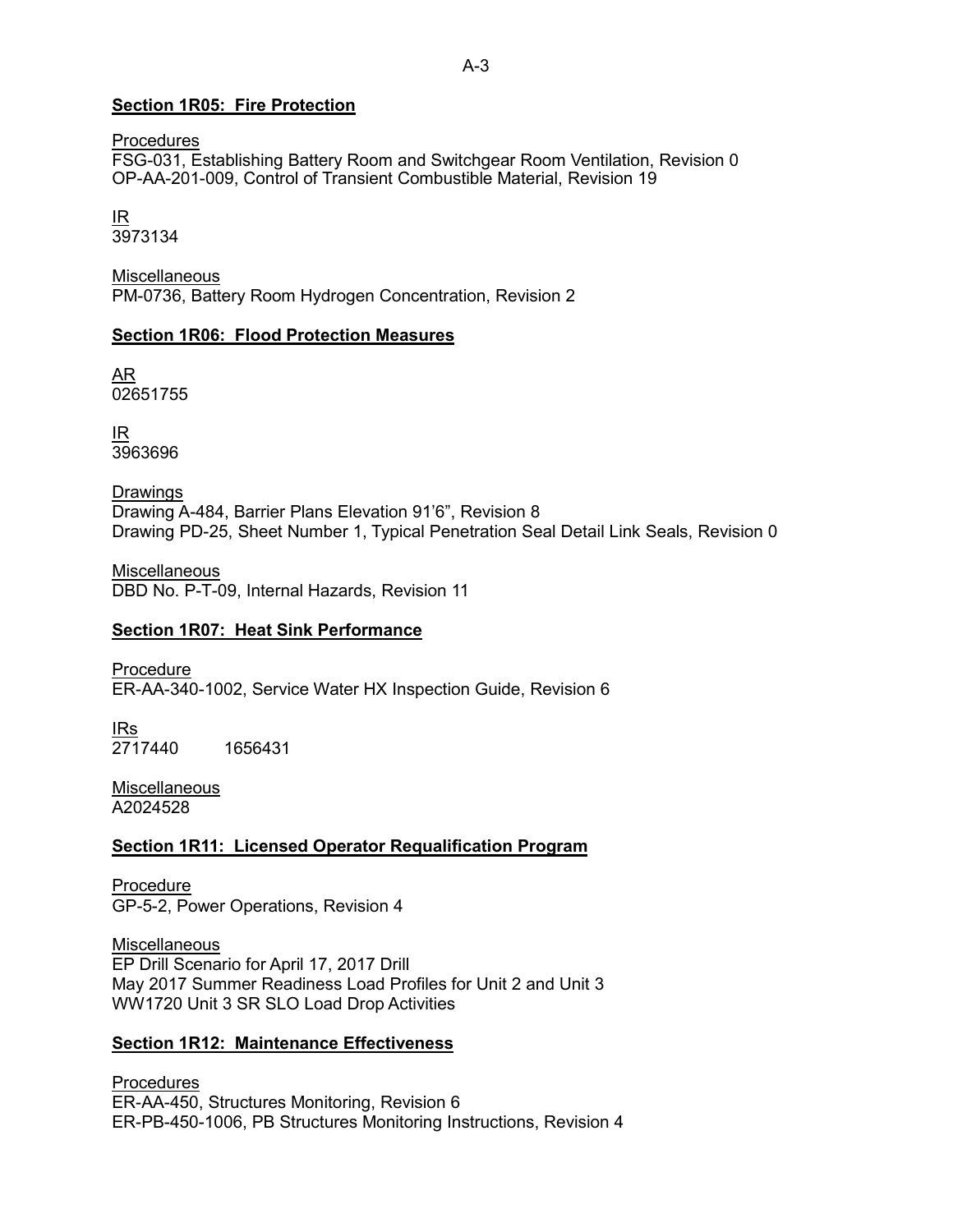<u>IRs</u><br>1454054 1454054 2716197 3995751 \*4002437 4029618

Work Request (WR) 1343237

**Miscellaneous** MR Walkdown Sheet, Building 801 & 803, June 2017 System 7, Torus Level Control MR Data Sheets and System Health Reports

## **Section 1R13: Maintenance Risk Assessments and Emergent Work Control**

## **Procedures**

ER-AA-600, Risk Management, Revision 7 ER-AA-600-1042, On-Line Risk Management, Revision 10 OP-AA-201-012-1001, Operations On-line Fire Risk Management, Revision 1 OP-PB-108-101-1002, PB Protected Equipment Tracking Sheet, Attachment A OP-PB-108-117-1000, PB Protected Equipment Program, Revision 0 OP-PB-108-117-1000, PB Protected Equipment Program, Revision 3 SO 32.1.A-2, HPSW System Startup and Normal Operations, Revision 19 WC-AA-101, On-Line Work Control Process, Revision 26 WC-AA-101-1006, On-Line Risk Management and Assessment, Revision 2 WC-AA-104, Integrated Risk Management, Revision 23

**Miscellaneous** 

Protective Equipment Tracking Sheets

## **1R15: Operability Determinations and Functionality Assessments**

**Procedures** 

ER-AA-200, PM Program, Revision 2 MA-AA-716-010-1015, Planning Operational Critical Component (OPCC) Tasks, Revision 4 WC-AA-120, PM Database Revision Requirements, Revision 1 WC-AA-120, PM Database Revision Requirements, Revision 0

Drawings

M-1-S-42, Sheet 12, Electrical Schematic Diagram RCIC, Revision 75 6280-M-359, RCIC System, Revision 50 6280-M-360, RCIC Pump Turbine Details, Revision 56

AR A0152396

# WR

IRs

254367

| 1573674 | 3962563 | 3966838 | 3971347 |
|---------|---------|---------|---------|
| 3985185 | 3985974 | 3992833 | 3993428 |
| 4003596 | 4005178 | 4013582 | 4020964 |
|         |         |         |         |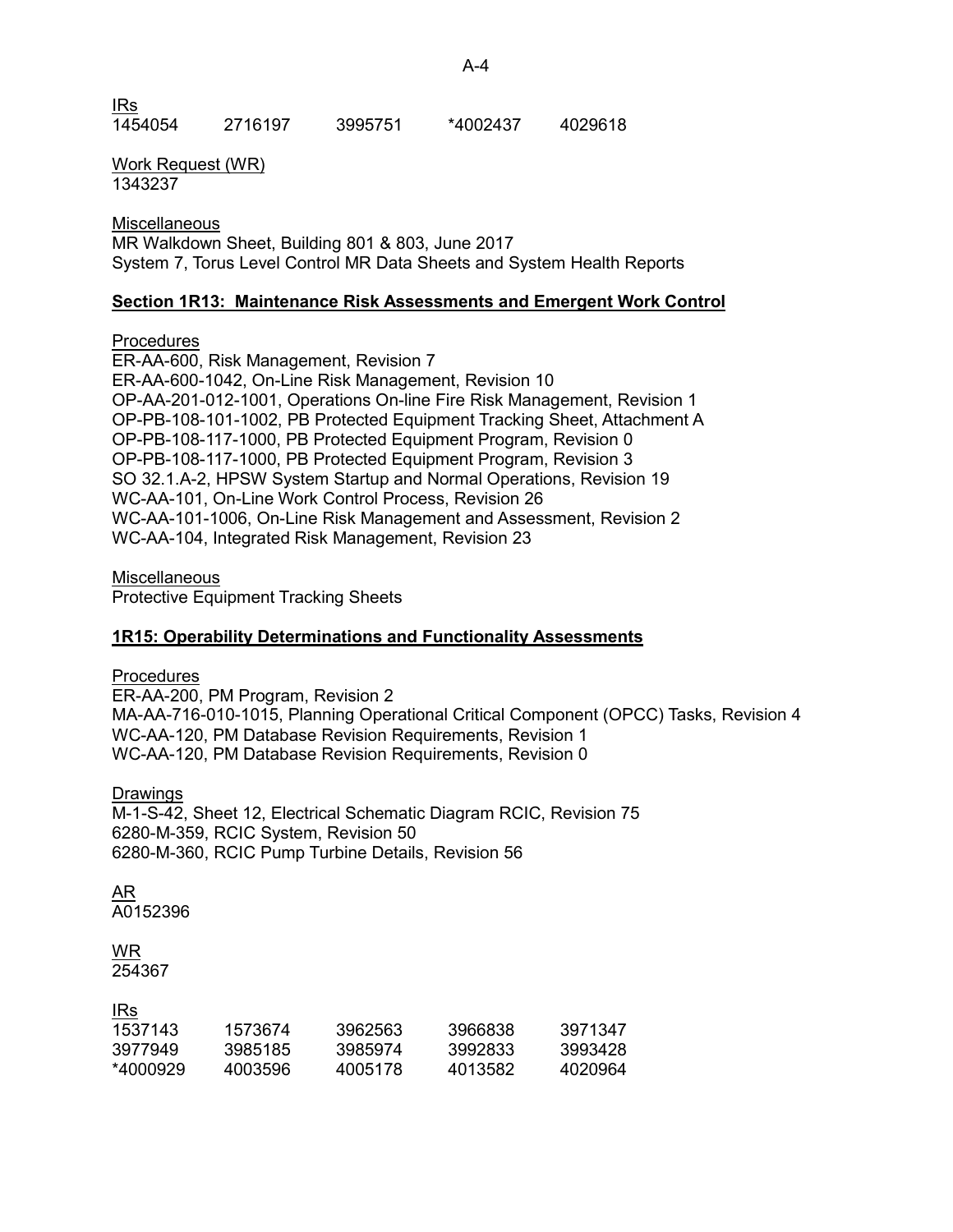**Miscellaneous** 

- Information Notice 2017-03, Anchor/Darling Double Disc Gate Valve Wedge Pin and Stem-Disc Separation Failures, June 15, 2017
- Part 21 Report and Initial Notification for Nova Machine Products Hex Cap Screws Produced from One Heat of Material
- TP17-1-112, Recommendations to Resolve Flowserve 10 CFR Part 21 Notification Affecting Anchor Darling Double Disc Gate Valve Wedge Pin Failures, Revision 2

## **Section 1R18: Plant Modifications**

## **Procedures**

- AD-PB-101-1003, Temporary Changes to Approved Documents and Partial Procedure Use, Revision 14
- AO 33.5.A, RHR CS HPCI RCIC Room Cooler Flush, Revision 2
- CC-AA-102, Design Input and Configuration Change Impact Screening, Revision 29
- CC-AA-112, Temporary Configuration Changes, Revision 25
- RT-I-033-632-2, CS Room Cooler ESW Heat Transfer Test, Revision 11
- RT-O-033-600-2, Flow Test of ESW to ECCS Coolers and Diesel Generator Coolers, Revision 26
- ST-O-033-300-2, ESW Valve Unit Cooler and ECT Fans Functional Inservice Test, Revision 42

## IRs

 $*4001041$  4008877

## WO's

04598392 04605980

**Miscellaneous** 

- EC 618562, Defeat Nuisance Alarm Associated with Failed Drywell Hi Range Radiation Monitor RI-8103C, Revision 1
- EC 619958, RT-O-033-600-2 Flow Test of ESW to ECCS Coolers and Diesel Generators Technical Evaluation for 2DE057 Flow Below Acceptance Criteria
- TC 17-0037B, Flow Test of ESW Coolers and Diesel Generator Coolers

## **Section 1R19: Post-Maintenance Testing**

**Procedures** 

M-003-200, Preventive Maintenance of HCU, Revision 42

MA-AA-716-012, PMT, Revision 23

SO 53.7.D App 10, Restoration of 2SU SWGR 00A003A, Revision 5

ST-M-014-601-3, 'A' CS LOOP Filled & Vented Verification, Revision 1

- ST-O-003-450-3, Scram Discharge Vent and Drain Valve Functional Test, Revision 12
- ST-O-013-301-2, RCIC Pump, Valve, Flow and Unit Cooler Functional and Inservice Test Revision 48
- ST-O-052-213-2, E-3 Diesel Generator Slow Start Full Load and IST Test, Revision 21
- ST-O-094-400-3(2), Stroke Time Testing of Valves for Pre-Maintenance or PMT Testing, Revision 5

Drawings 6280-M-359, RCIC System, Revision 50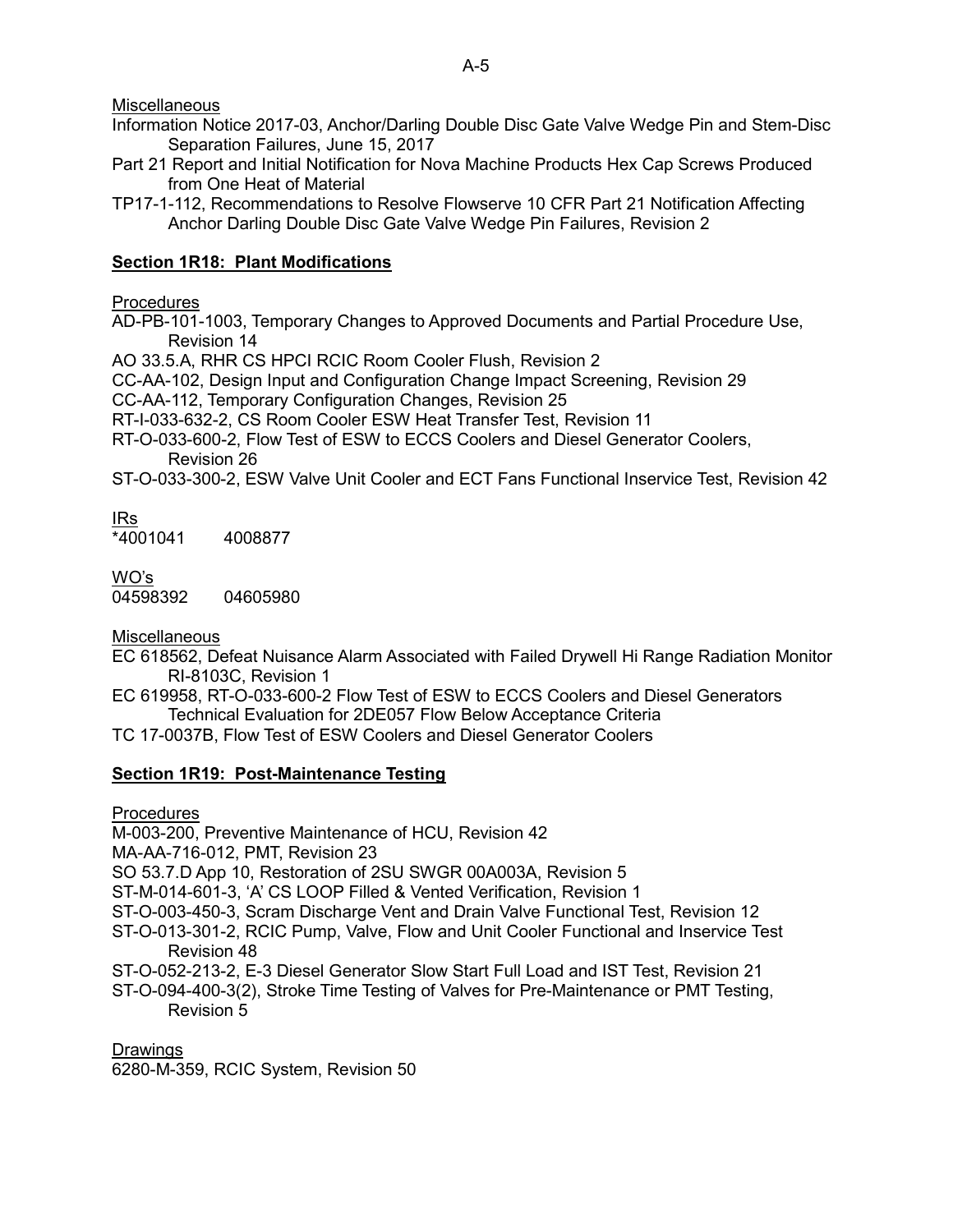| .        |          |          |          |          |
|----------|----------|----------|----------|----------|
| 04240503 | 04245346 | 04246919 | 04270498 | 04270503 |
| 04270516 | 04296583 | 04611913 |          |          |

## **Section 1R22: Surveillance Testing**

**Procedures** 

WOs

ER-AA-425-1001, Surveillance Test Interval STI Evaluation Form, Revision 1 GP-32, Administrative Monitoring RCS Leakage, Revision 2 LS-AA-2100, Monthly Elements for NRC RCS Leakage, Revision 5 SI2M-60F-RTA-A2M2, Response Time Test of Unit 2 RPS Channels A1 and A2 Scram Relays, Revision 0 SI2M-60F-RTB-B2M2, Response Time Test of Unit 2 RPS Channels B1 and B2 Scram Relays,Revision 0 SI3K-14-TDR-B2C2, Calibration/Functional Check of 'D' CS Pump Start Time Delay Relays 14A-K19B and 14A-K20B, Revision 5 SI3K-14-TDR-B1C2, Calibration/Functional Check of 'B' CS Pump Start Time Delay Relays 14A-K17B and 14A-K18B, Revision 5 SI3M-60F-RTA-A2M2, Response Time Test of Unit 3 RPS Channels A1 and A2 Scram Relays, Revision 0 SI3M-60F-RTB-B2M2, Response Time Test of Unit 3 RPS Channels B1 and B2 Scram Relays, Revision 0 ST-O-014-301-2, CS Loop 'A' Pump, Valve, Flow, and Cooler Functional and Inservice Test, Revision 38 ST-O-033-300-2, ESW, Valve, Unit Cooler, and ECT Fans Functional Inservice Test, Revision 42

<u>IRs</u><br>2725800 2725800 3998048 3999530 3999563 3999705

Drawings

M-1-S-40, Electrical Schematic CS, Sheet 17, Revision 57

M-1-S-54, Electrical Schematic Diagram Reactor Protection System, Sheet 5, Revision 87

**Miscellaneous** 

ST Interval Evaluation PB-15-03 – MSIV Partial Closure and RPS Input Functional Test TS 1.1 Definitions, Channel Functional Test UFSAR Section 7.2.3.9, RPS Instrumentation

#### **Section 1EP6: Drill Evaluation**

**Miscellaneous** EP Drill Scenario for April 17, 2017 Drill

#### **Section 4OA1: Performance Indicator Verification**

**Procedures** GP-32, Administrative Monitoring RCS Leakage, Revision 2 LS-AA-2100, Monthly Elements for NRC RCS Leakage, Revision 5 ST-C-095-820-2, Determination of Dose Equivalent mCi/gm I-131 in Primary Coolant, Revision 5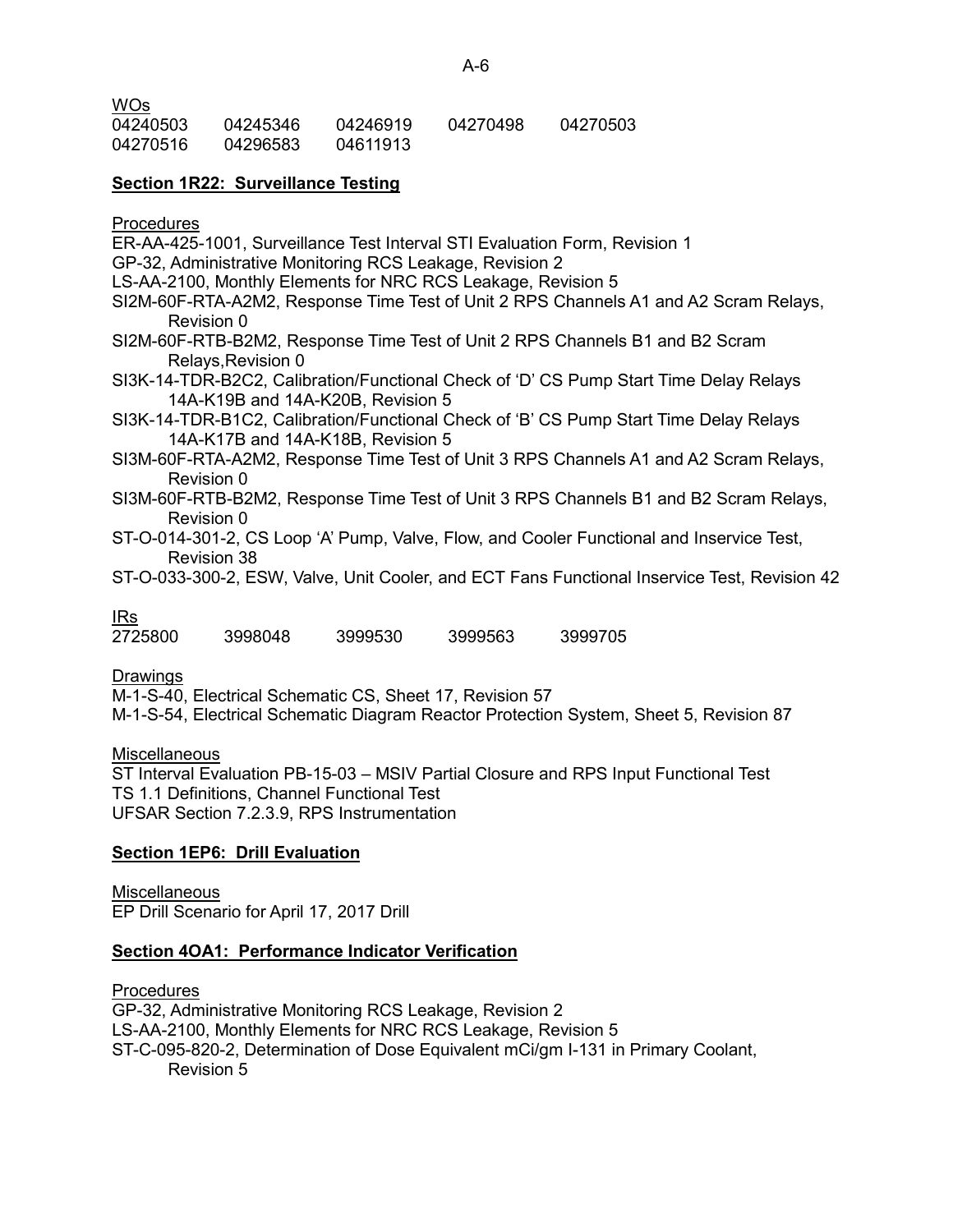**Miscellaneous** 

NEI 99-02, Regulatory Assessment PI Guidance, Revision 7

## **Section 4OA2: Problem Identification and Resolution**

## **Procedures**

PI-AA-120, Issue Identification and Screening Process, Revision 6 PI-AA-125, CAP, Revision 4 PI-AA-125-1001, Root Cause Evaluation Manual, Revision 2 PI-AA-1001, Performance Improvement Integrated Matrix, Revision 3

| <u>IRs</u> |          |          |          |          |
|------------|----------|----------|----------|----------|
| 01538726   | 01628078 | 02438913 | 02453111 | 02453666 |
| 02454434   | 02454499 | 02456161 | 02457010 | 02457374 |
| 02457517   | 02457994 | 02458532 | 02460662 | 02473954 |
| 02479228   | 02481139 | 02490904 | 02491280 | 02504170 |
| 02512479   | 02523675 | 02588204 | 02604126 | 02605650 |
| 02652413   | 02668568 | 02678456 | 02681200 | 02682145 |
| 02682584   | 02698151 |          |          |          |
|            |          |          |          |          |

Miscellaneous

**Control Room Guide for Substitute Dilution Flow Values** Trend Report for the First and Second Quarters 2017

## **Section 4OA3: Follow-up of Events and Notices of Enforcement Discretion**

IRs 3961028 3961479